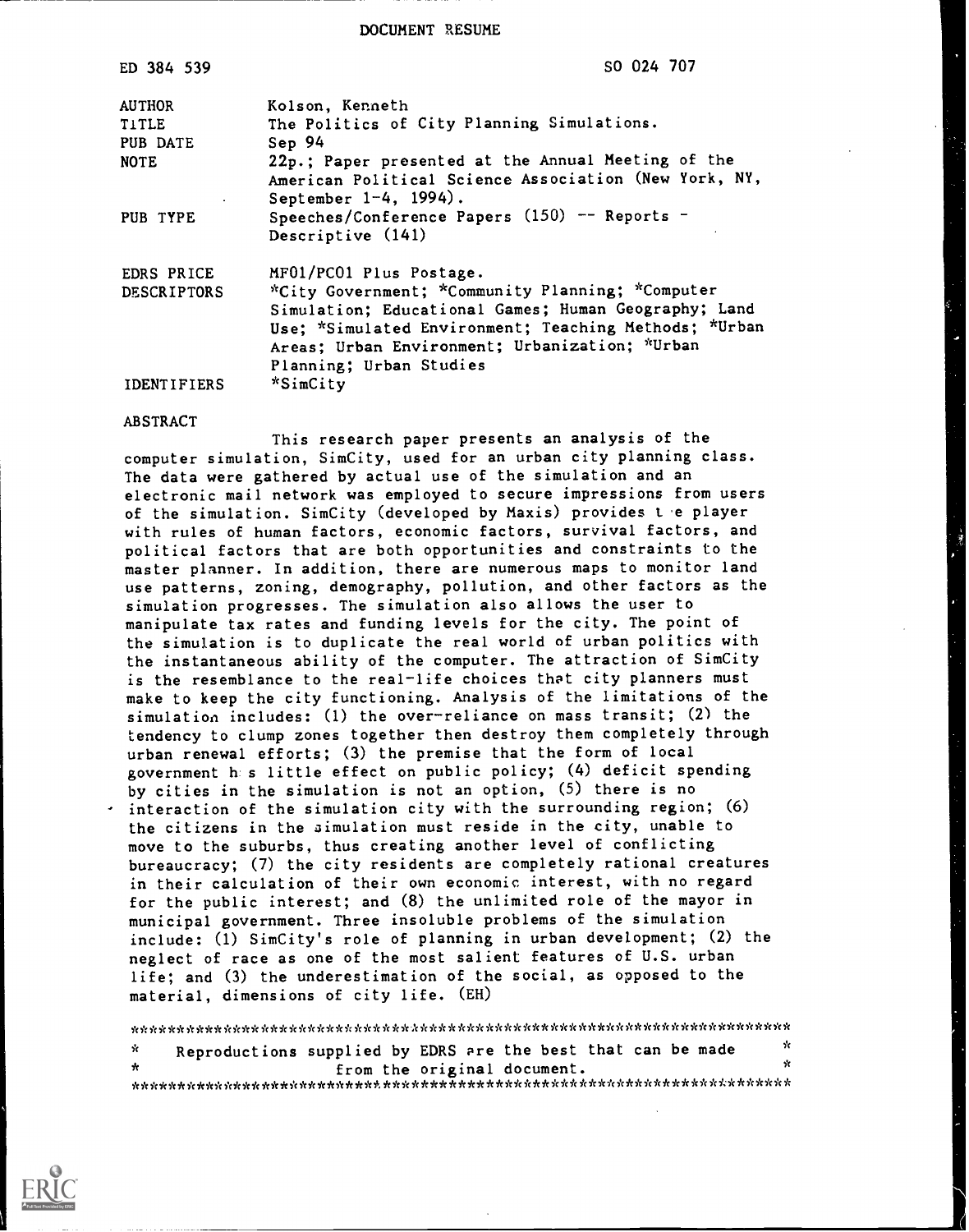4

 $\ddotsc$ 

## THE POLITICS OF CITY PLANNING SIMULATIONS

Kenneth Kolson 2600 Cameron Mills Road Alexandria, VA 22302

50 024 707

-PERMISSION TO REPRODUCE THIS MATERIAL HAS BEEN GRANTED BY

Kenneth Kolson

TO THE EDUCATIONAL RESOURCES INFORMATION CENTER (ERIC)"

U S DEPARTMENT OF EDUCATION Office of Educational Research and Improvement EDUCATIONAL RESOURCES INFORMATION<br>CENTER (ERIC)

This document has been reproduced as<br>received from the person or organization<br>Originating it

r Minor changes have been made to Im prove reproduction quality

Points of view or opinions stated in this docu<br>ment: do: not: necessarily: represent: official<br>OERI position or policy

Prepared for delivery at the 1994 Annual Meeting of the American Political Science Association, The New York Hilton, September 1-4, 1994. Copyright by the American Political Science Association.

BEST COPY AVAILABLE

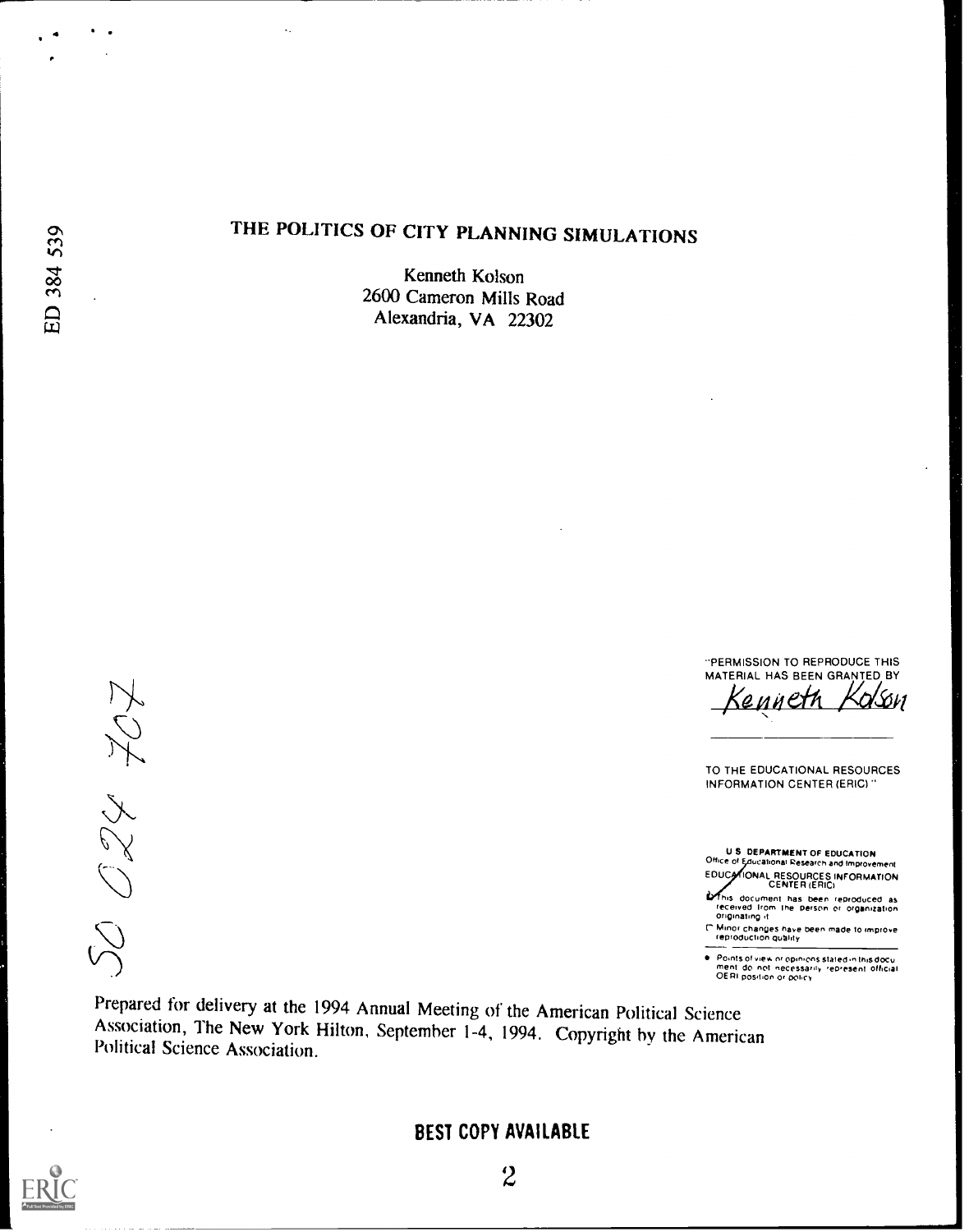When kids outgrow Legos and begin to understand that their neighborboods are fragile and complex consystems, it's time for them to explore SImClay (\$29 95 from Maxis, 800-336-2947). As mayor of a town, a SimClay player is

-.from an advertising supplement to The Washington Past, Spring, 1944.

# THE POLITICS OF CITY PLANNING SIMULATIONS'

### Kentieth Kolson

Years ago, when Robert Caro's magisterial biography of Robert Moses<sup>2</sup> was first published, I remember reading it with mixed emotions. On the one hand, it reinforced every lesson I tried to convey in my course on urban pol

Recently, one of the students in my course on the history of city planning (offered in<br>the University Honors Program at the University of Maryland at College Park) ambled up<br>after class. "Have you ever played sin city?" I

"SimCity is a game," the user's manual asserts, "but it has found its way into<br>classrooms that teach everything from third grade civics to Master's level courses in city<br>planning."<sup>4</sup> Who, I thought to myself, are these e

'Michael Bremer, SimCity for Windows, User Manual (Orinda, CA: Maxis, no date), p. 4.



 $\mathbf{3}$ 

<sup>&#</sup>x27;Thanks are due Eric Spross, who talked to me about SimCity, gave me bibliographic advice, and led  $r$  e through the mysteries of the Internet.

<sup>&</sup>lt;sup>2</sup>The Power Broker (New York: Vintage, 1975).

<sup>&</sup>lt;sup>3</sup>SimCity is the product of a California software firm called Maxis. Approximately two and a half million copies have been sold to date.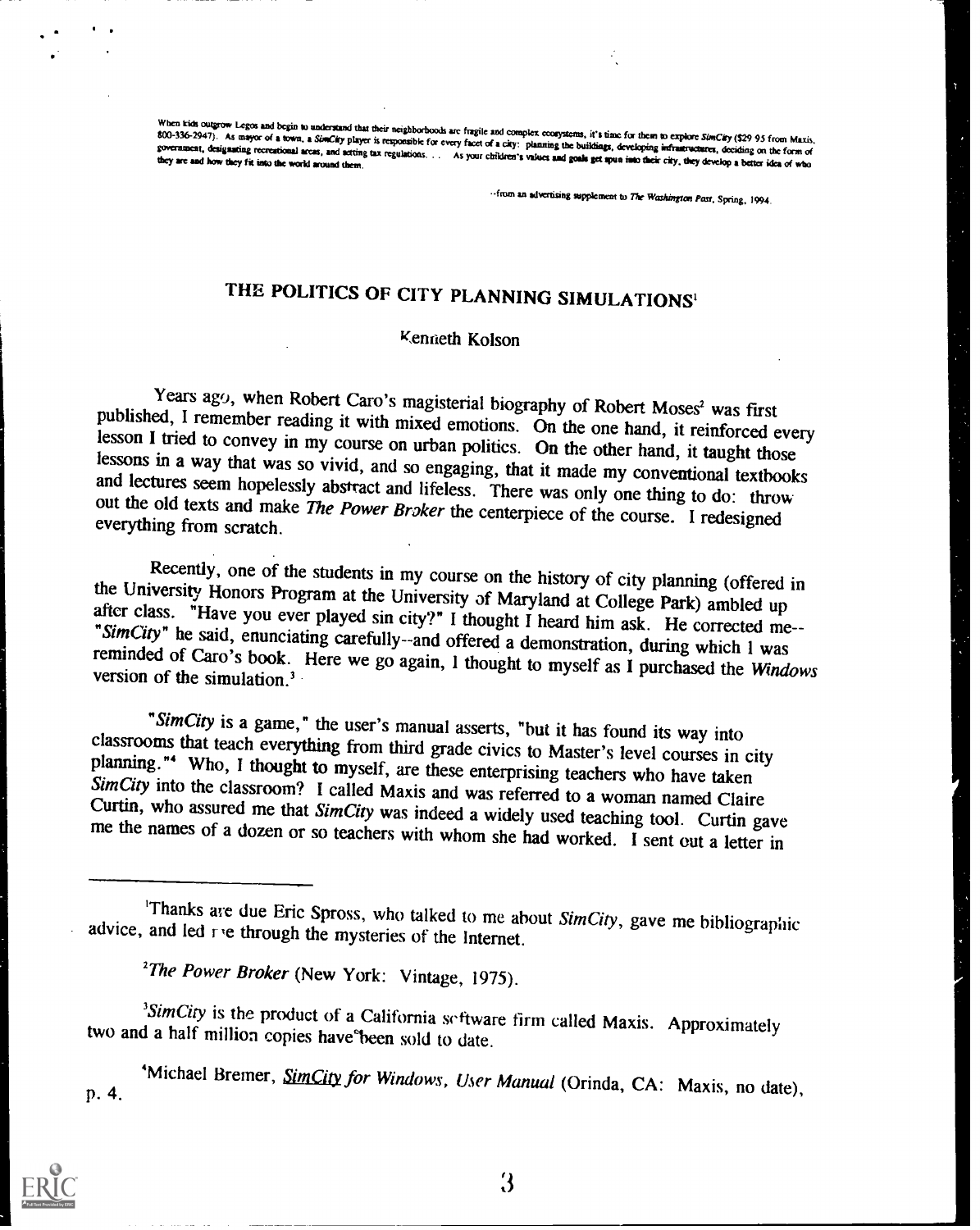which I asked for reflections about the experience of teaching city planning with computer simulations as well as for bibliographic advice. I received a number of letters and phone calls from  $S<sub>i</sub>mCity$  enthusiasts. None, however, had had any direct experience teaching with urban planning simulations. So I joined a listsery group and sent out the same call to everyone in the group. This time the responses were more helpful; some of them are referred to below.

Since I have not myself used a computer simulation in my course on the history of city planning, and since I have not been able to contact many who have actually done so (I expect this manuscript to flush them out), what follows is not about city planning simulations generally but about  $SimCity$  (and, to a lesser extent, the upgrade,  $SimCity$  2000) exclusively, and it is based largely on my own experimentation ("endless hours of tedious lab work," my teenaged daughter teases), on the reports of a half-dozen or so valuable e-mail correspondents, and on The Sim City Planning Commission Handbook<sup>5</sup> Finally, this paper necessarily has much more to do with learning than with teaching.

\* \* \*

Sim City, created by Will Wright for an Orinda, California, software firm called Maxis, is described in the user's manual as a computer simulation that allows you "to design, manage and maintain the city of your dreams."<sup>6</sup> To do so, one chooses the option "Start a New City" and selects the degree of difficulty, which for beginners should be "easy."

Start a New City. At this point the main SimCity window, the most prominent feature of which is the city form map, appears on the screen. The map displays a terrain consisting of Land that is ready for development (brown), forests that will need to be cleared (green), and water (blue). A small portion of the city form map is displayed on the left -hand side of the screen; this is the work area. The clock starts ticking in January, 1900.

Sim City provides the player with certain rules (human factors, economic factors, survival factors, and political factors) that represent both opportunities and constraints to the master planner. Sim City also provides basic tools--many of them maps--with which to monitor land use patterns, control zoning, dictate what is built and when, and gather up-todate data on traffic density, demography, power lines, pollution, crime, land value, police and fire protection, and cash flow. Finally, SimCity tools allow the user to "set the tax rate

*'Bremer, SimCity for Windows. User Manual, p. 6.* 



3

<sup>&#</sup>x27;Johnny L. Wilson, The SimCity Planning Commission Handbook (Berkeley: Osborne McGraw-Hill, 1991).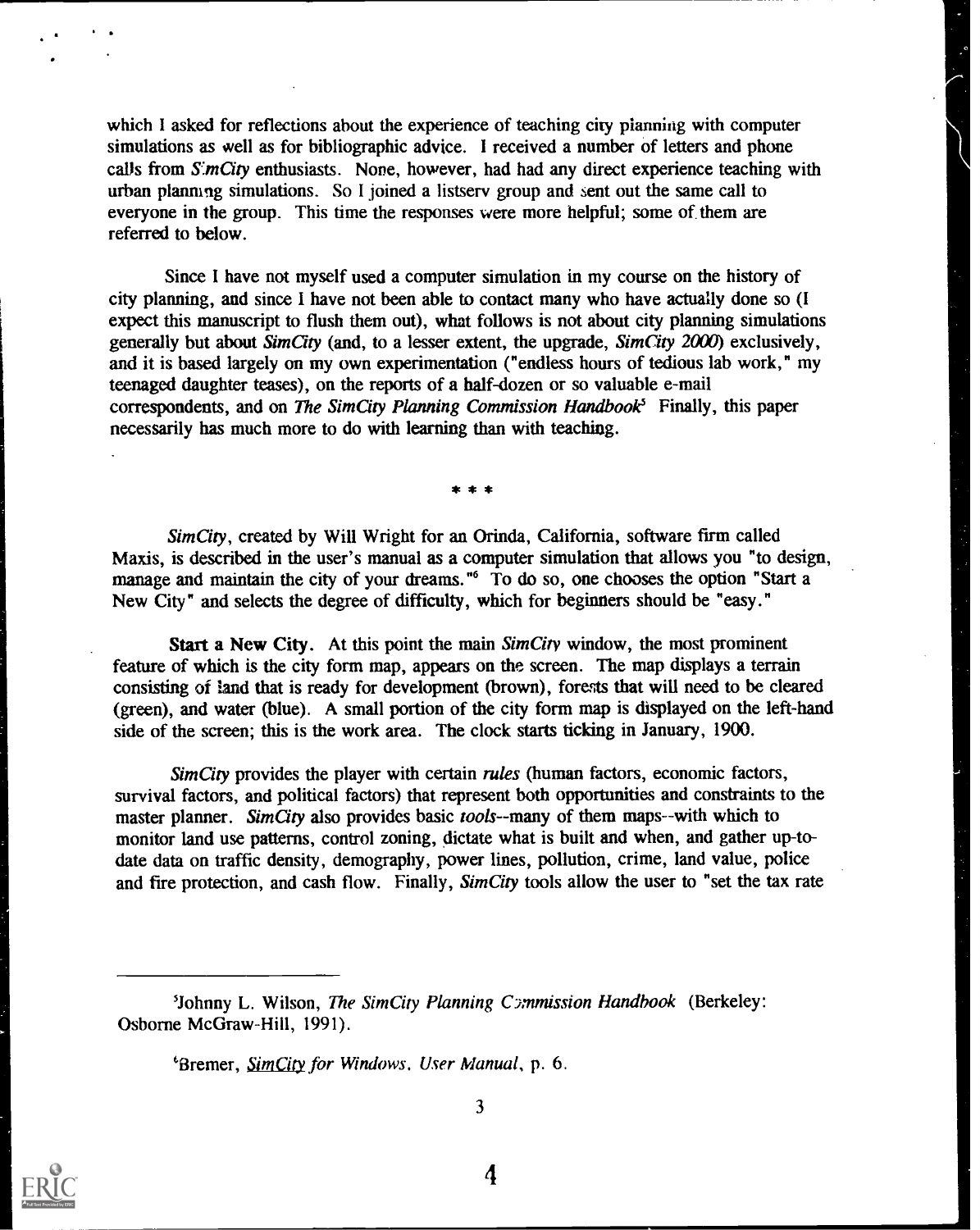and funding levels for city services."'

The fundamental act in developing *SimCity* is zoning. The player clicks on an icon to choose residential, industrial, or commercial zones, and than clicks again on the map, an act that delivers "Sims"--the denizens of SimCity--to the site. "When you zone land," the manual explains, you designate where building is allowed. It is the indefatigable Sims who actually build."<sup>8</sup> The Sims are industrious and programmed to build. Put in a power plant--you have a choice between coal and nuclear--and power lines to make your city operational, and the Sims come alive. Connect your zones with roads and the Sims buy cars. If you wait too long to build a police department, there will be a crime wave. If you create too many industrial zones (to keep taxes low), the Sims will complain about pollution. The simulator will generate other pithy messages from the simulator; my favorite is "Either build more roads and rails or get a bulletproof limo." A bar graph called a "demand indicator" helps you maintain a "proper" balance among the three kinds of zones. An evaluation window tells you exactly how you're doing in the polls. SimCity may allow you to build "the city of your dreams," but your dreams had better make allowances for the Sims and their own ideas about what makes for urban utopia.

The point of the simulation is to duplicate, by massive and virtually instantaneous numbers crunching, the real world of urban politics in which land-use decisions are taken. The virtues of the game are many. To begin with, SimCity--despite its focus on land use and the physical environment--recognizes that a city is much more than bricks and mortar, and that the good city is more than just a beautiful one. As such,  $SimCity$  discourages architectural determinism. $\delta$  In fact, the architecture in *SimCity* is incidental and completely superficial; one can purchase graphics sets that allow for the creation of ancient or futuristic Sim Cities. But all are identical underneath--i.e., driven by the same algorithms.

SimCity not only eschews architectural determinism, but single-factor causation of all kinds. And in that respect it is admirably realistic. Any player who comes to SimCity with utopian delusions quickly learns to be satisfied with more modest achievements, such as the maintenance of equilibrium. In SimCity, as in real life, the environment is incredibly

 $\frac{7}{1}$ lbid., p. 5.

 $^{8}$ [bid., p. 19.

'I do not mean to deny that architecture is important, or to assert that it tells us nothing about a people and what they value. On the contrary, 1 would gladly endorse the following proposition: "It follows logically from the fundamental nature of man himself that the structure of the urban environment should 'portray' human existence: for his identify essentially depends on how he relates to himself, to his fellow-men and to his (built) environment" [Jan Tanghe, Sieg Vlaeminck, and Jo Berghoef, Living Cities: A Case for Urbanism and Guidelines for Re-Urbanization (Oxford: Pergamon Press, 1984), p. 64.

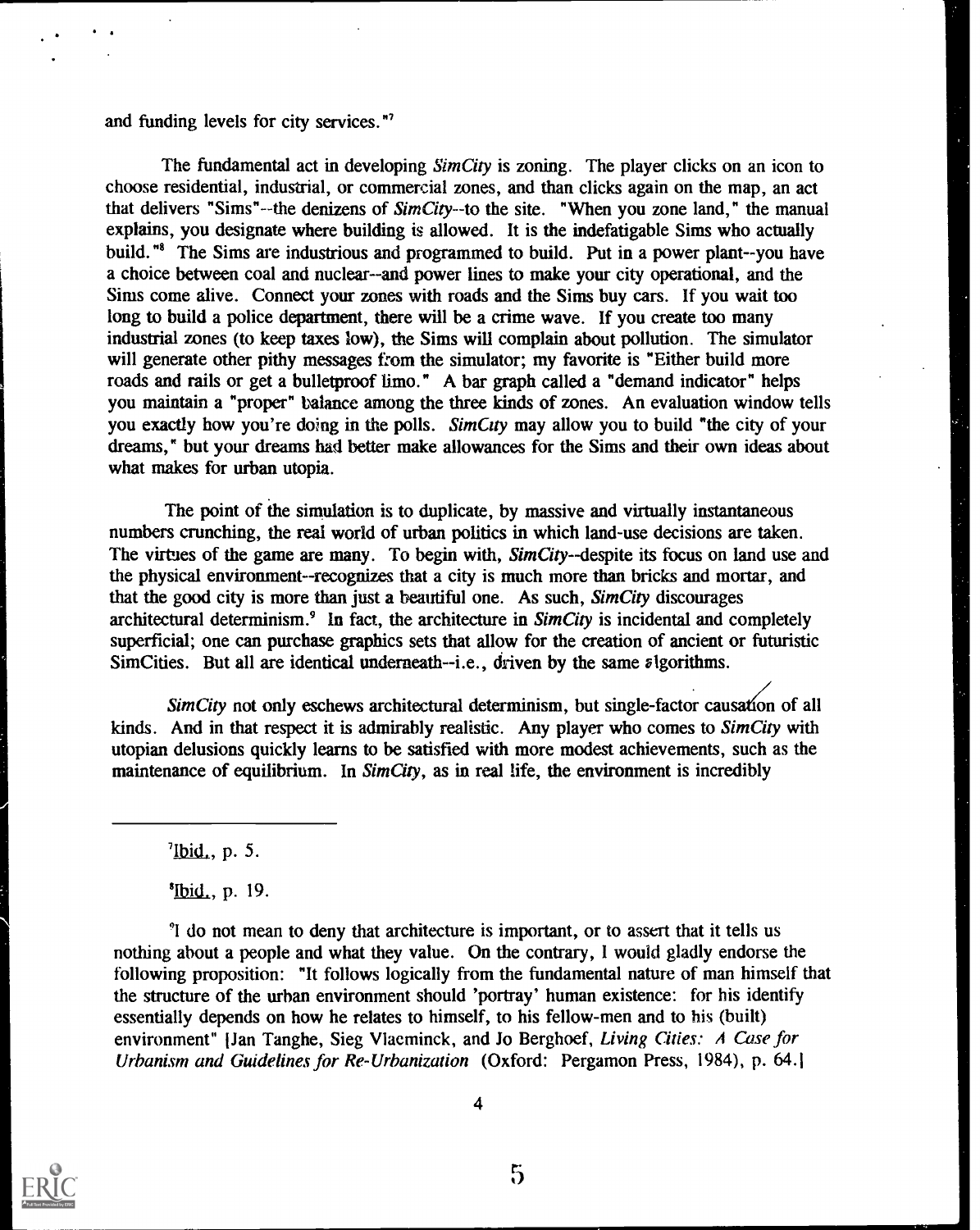complex. Political success requires that one fully exploit all the resources at one's command, all the while monitoring a mind-boggling number of variables, including natural disasters, that threaten to throw everything out of whack. SimCity is a system--a complicated system. As Mark Schone has written with reference to SimCity 2000, "programming any more realworld variables into the simulation might make it unplayable."<sup>10</sup>

Consider blight. At some point in one's introduction to *SimCity* one discovers that a city caught in a spiral of lost jobs, reduced levels of public services and revenues--and a declining population--"spontaneously" generates blight. On the screen, it appears as rustcolored little blotches that proliferate rapidly unless you do something about it. What to do? Bulldozing blighted zones and turning the land over to private developers--the urban renewal model that Martin Anderson exposed in his classic, The Federal Bulldozer" doesn't work, in part because private property operates only in the background in SimCity, but also because in Sim City it is recognized that blight is not the cause of cancerous urban tissue, but merely one of its symptoms. In Sim City, if your city falls on evil times, you need to build infrastructure, attract industry, control crime, or otherwise improve the socio-economic environment. Blight can be controlled in  $SimCity$ , but it is hard to eradicate. In this respect,  $SimCity$  is a lot like life.

Load a City. Cities can be saved, which allows for careful variable manipulation and thus for experimentation. Like simulators that teach commercial airline pilots how to land a 747 at Washington National Airport, Sim City is interactive. Its appeal, and probably its pedagogical potential, depends on its ability to replicate not only brute facts but also the vagaries of life. Thus, when you are on the verge of a big decision (whether to raise taxes for a mass transit system, for example), you should save your city to disk. If things don't work out, reload the city you saved and try again. Saving your city at regular intervals allows you to try different approaches to damage control, particularly when the simulator unleashes random disasters: in SimCity, unless disasters are disabled, there will be fires, floods, plane crashes, tornadoes, earthquakes, and the occasional Godzilla.

Select Scenario. My version of SimCity offers the following canned cities and challenges: Dullsville, USA, 1900 (Boredom, easy); San Francisco, 1906 (Earthquake, very difficult); Hamburg, Germany, 1944 (Fire, very difficult); Bern, Switzerland, 1965, (Traffic, easy); Tokyo, Japan, 1957 (Monster Attack, moderately difficult); Detroit, 1972 (Crime moderately difficult); Boston, 2010 (Nuclear Meltdown, very difficult); and Rio de Janeiro, 2047 (Flood, moderately difficult). These are great fun. And because cities can be saved to disk, it is possible to reload one these cities and play without the pre-programmed catastrophes.



5

<sup>&</sup>lt;sup>10</sup>Mark Schone, "Building Rome in a Day," review of  $SimCity$  2000, by Will Wright and Fred Haslam (Orinda, CA: Maxis, 1994), in The Village Voice, May 31, 1994, p. 50.

<sup>&</sup>quot;(Cambridge: M.I.T. Press, 1961).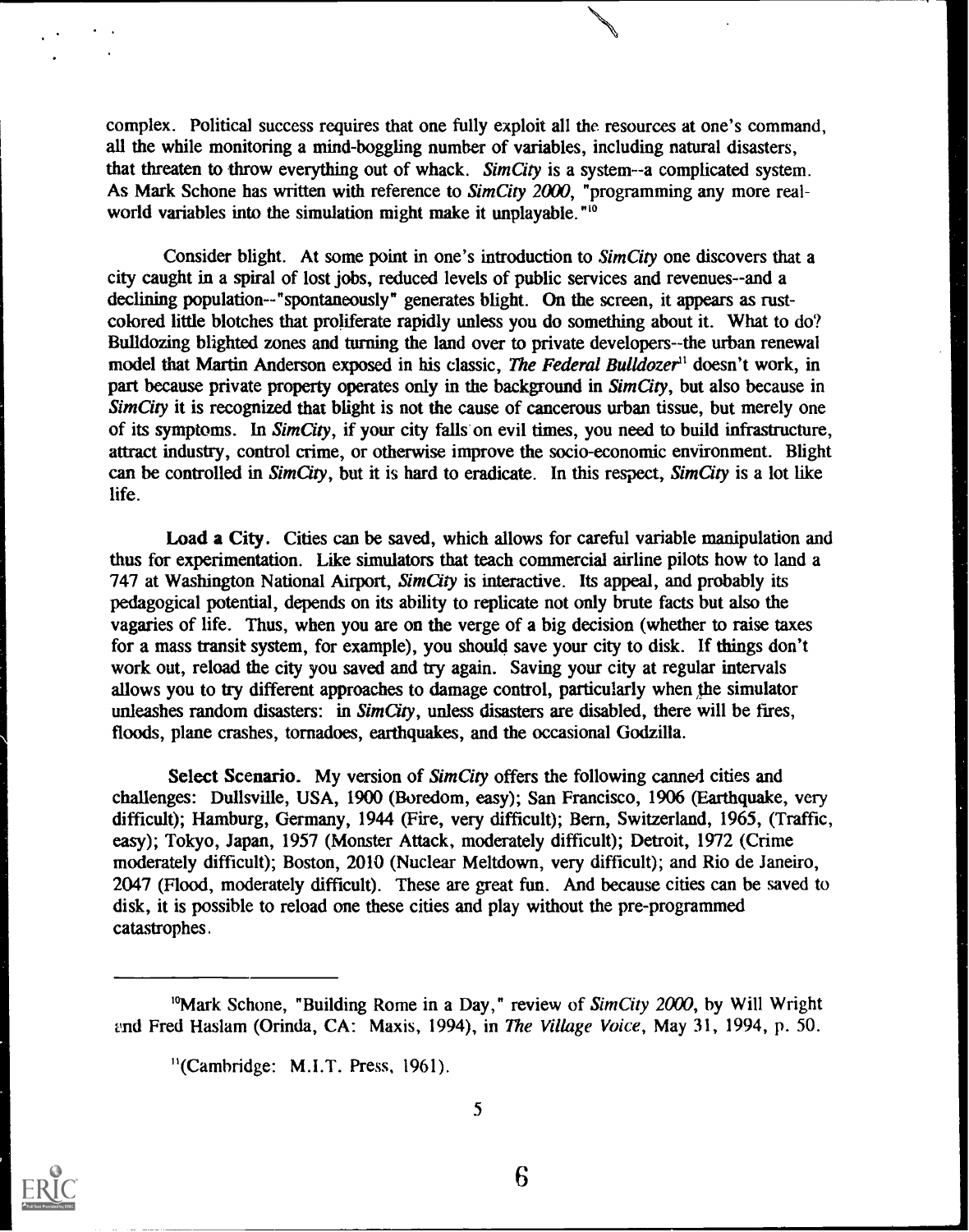\* \* \*

In the opinion of this reviewer, two kinds of problems inhere in  $SimCity$ . This section deals with those that are in principle soluble. In fact, most have already been addressed in SimCity 2000.

 $SimCity$  is all about land use, and so zoning is the first and most fundamental act. As indicated above, land is designated for either residential, commercial, or industrial use; actual construction is done by the Sims. While the zones are fairly small, there is an incentive--if only because it requires less clicking on the mouse--to clump zones together, making for large single-use districts. While this may quite accurately simulate conditions in real cities, and while zoning has been considered a "progressive" idea through most of the twentieth century, it frustrates the player whose urban utopia consists of the small, mixed-use areas that so many of us have enjoyed in Europe and which have been so celebrated by Lewis Mumford<sup>12</sup>, Jane Jacobs, and many others. Jacobs, in The Death and Life of Great American Cities,  $13$  argues that healthy urban tissue is characterized by density, complexity, and adaptability. Zoning is anathema to all three; Jacobs says zoning bespeaks a kind of "turf war" mentality leading to cyclone fences, security guardhouses, "red lining," and the other accoutrements of social stratification and segregation. The ubiquitousness of zoning and bulldozing in SimCity bespeaks a simplistic (albeit characteristically American) approach to public works in general, and urban renewal in particular. This has led some to contend that "the game's view of urban renewal, or re-creation only through complete destruction, is not only archaic, but also proposes a potentially dangerous ideal to any impressionable players.<sup>"14</sup>

While the makers of SimCity encourage one to indulge one's utopian fantasies, limits are imposed on creativity--specifically, one is not allowed to imagine a city devoid of automobiles. While few of us are immune to the charms of real cities without cars--Venice, most spectacularly--the Sims are adamant on the subject of roads, and, as noted below, will use them regardless of their origins or destinations. SimCity 2000, the recently introduced upgrade, is more realistic on this score, distinguishing between local arteries and supertighways, but the motorcar continues to be the villain of the piece. There is, as one



6

<sup>&</sup>lt;sup>12</sup>Sometimes it is not easy, however, to distinguish between "organic planning"--which Mumford celebrates, and associates with freedom and the medieval town--and "insensate disorder"--which, as the consequence of private enterprise, he regards as ubiquitous in the West, and deplores. Compare, for example, pages 302-303 with the top of page 454 of The City in History (New York: Harcourt, Brace & World, 1961).

<sup>&</sup>quot;(New York: Vintage, 1961).

<sup>&</sup>quot;Anonymous, e-mail correspondence with author, April 2, 1994.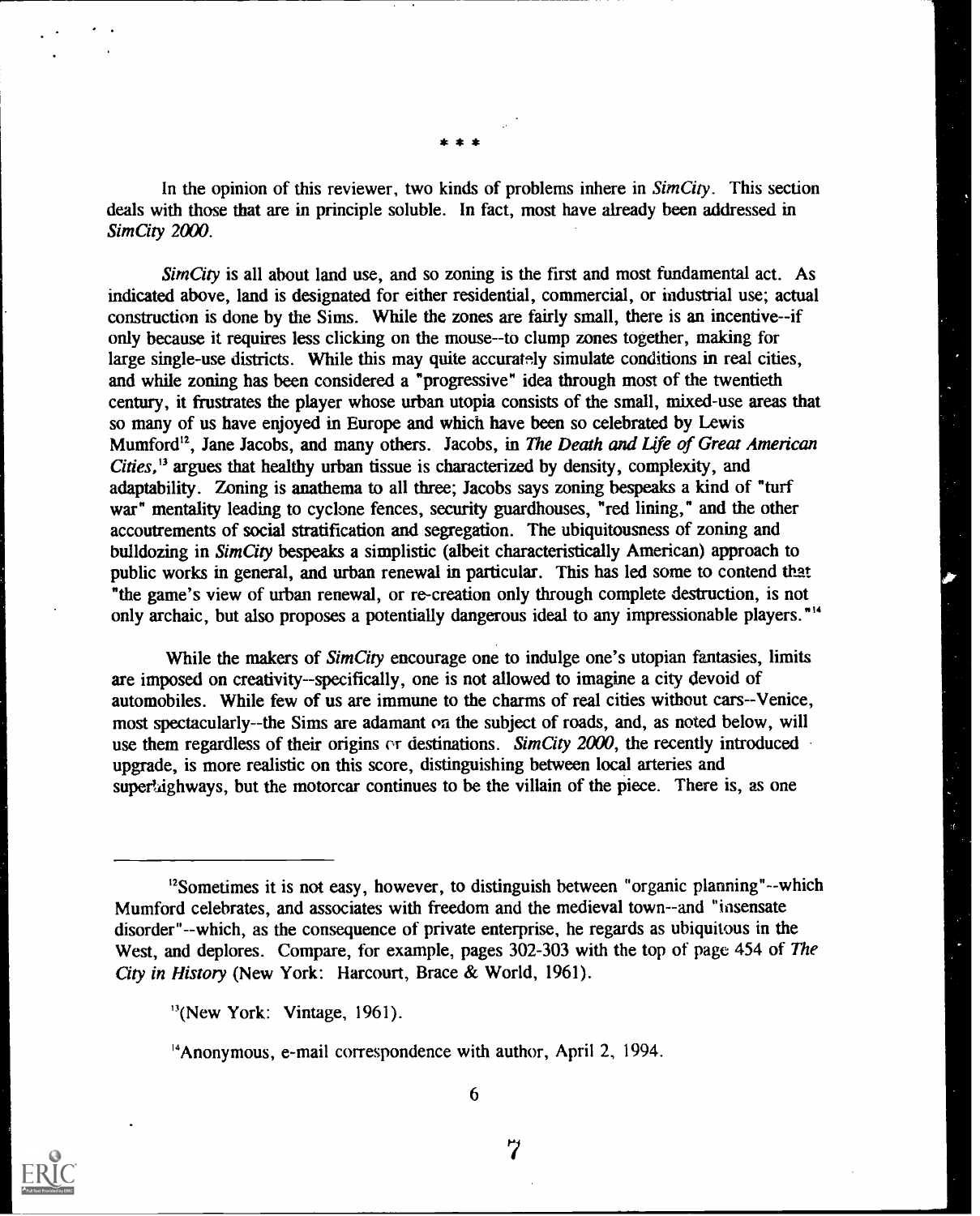correspondent put it, a "pedestrian-only deficiency in this game,"<sup>15</sup> a deficiency that may mirror reality--at least reality in the United States--but, in the degree that it shapes minds, Sim City reinforces a reality that, as Lewis Mumford spent a lifetime arguing, stinks.

On the other hand, one of SimCity's virtues lies in its recognition of a truth about highways that Jane Jacobs--ironically, for she was Mumford's rival in so many ways-revealed years ago: if you build it, they will drive. As Johnny L. Wilson explains:

Even a casual Sim City player will soon learn what urban planners and traffic engineers have been discovering for the last few decades--the strategy of widening existing streets and building new major and secondary highways is not a viable solution to traffic congestion. All of this street widening and major construction simply serves to invite even more traffic onto the expanded street network.'

While the automobile is endemic to *SimCity*, it is not the preferred mode of transportation. Schone quotes Will Wright to the effect that the game is based largely on a few straightforward premises, such as "mass transit is good."<sup>17</sup> It doesn't take long for players to recognize this truth and to respond by laying track from the start. This is, of course, completely unrealistic. In the real world, particularly in the United States, subways and metro systems have been built by mature cities, and thus--to the extent that right-of-ways have had to be acquired and buildings demolished to make way for mass transit--at great expense. But only mature cities have the need for mass transit.

Another premise would seem to be that the form of local government has little effect on public policy. Except for the mayor/city planning czar and the voters to whom he or she must pander there are no apparent political actors, although there is a great deal of political activity programmed in. For example, it is a cardinal rule in  $SimCity$  never to bulldoze a church. But curiously, the game doesn't spell the lesson out explicitly, and so the naive player might never learn the lesson--except in a Pavlovian sense. As political scientists we know why it is imprudent to bulldoze churches, but we also understand that it makes a difference whether a city has a mayor or a city manager, partisan or non-partisan elections, ward or at-large city council districts, or appointed or elective judges. We may argue about exactly how the form of municipal government affects public policy, but few of us think it is of no consequence.<sup>18</sup>

"Ibid,

'Johnny L. Wilson, p. 68.

"Schone, p 50.

"'One should never pass up a chance to cite Robert L. Lineberry and Edmund P. Fowler, "Reformism and Public Policies in American Cities," American Political Science Review, LXI, No. 3 (September, 1967), 701-716.



7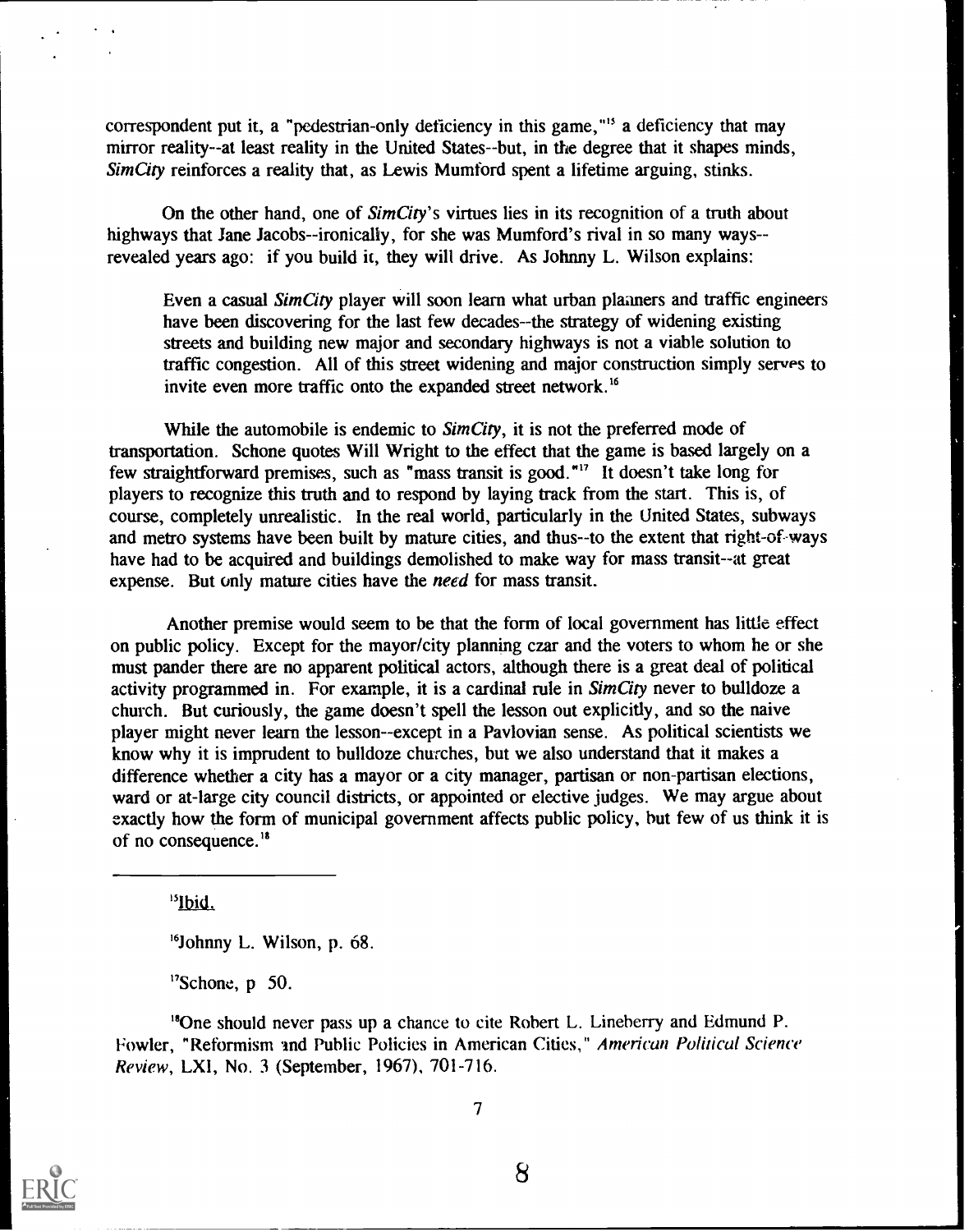A fairly recent and rather dramatic example of the proposition that municipal institutions have political efficacy is the argument put forward by James Q. Wilson at an APSA roundtable on the Los Angeles riots.<sup>19</sup> Wilson argued that Los Angeles was more or less unique among major American cities in having adopted, early in the twentieth century, a number of the reforms associated with the progressive movement, and that among these were large councilmanic districts, nonpartisan elections, and the "professionalization" (i.e., execution of civil service protection to the heads) of city departments, such as the police department. His point was that the progressives' attempt to take the politics out of government, and to insulate public policy making from ordinary (and often venal, even corrupt) political processes had succeeded all too well, with the result that the African-American mayor of Los Angeles, as well as the city council and police chief Darryl Gates, were largely unaccountable to the people. Los Angeles had a lot to learn from relatively unreformed cities such as Chicago, Wilson contended.

Even more controversial was Wilson's contention that the official policies of the Los Angeles Police Department dealing with the treatment of suspects who resist arrest- particularly the definition of what constitutes "submission"--have encouraged prolonged use of the night stick. Wilson's point was that the conduct of the four police officers charged, while morally deplorable, might have been legally defensible; they were, he suggested, just following orders. Wilson's hypothesis was offered tentatively in an effort to make sense of a verdict--the acquittal by a Simi Valley jury of charges emanating from the videotaped beating of Rodney King--that had seemed explicable only in terms of brute racism. Wilson's account at least had the virtue of explaining why the rioting proved not to be very "contagious"--that is, why it didn't spread to other cities.

In the matter of municipal finance, too, SimCity is completely unrealistic. Real American cities--like real American states and the real national government--have a buy-now, pay-later ethos. We call it deficit spending. But not in SimCity. My anonymous e-mail correspondent argued that "The premise behind funding one's city is completely goofy. In what futuristic bureaucratic nirvana will we pay as we go in order to build cities?"<sup>20</sup> In Sim City, it is never necessary to float bonds or pay for debt service. Fiscally speaking, Sim City is all alone in the world. There is no scramble after federal block grants or air force bases, no lobbying in the state legislature for highway funds, state office buildings, or branches of the state university. There is no revenue sharing.

This isolationism is reflected, too, in the way that way that urban tissue in  $SimCity$  is completely cut off from the surrounding region. One needn't be a follower of Ebenezer Howard to believe that city and countryside should enhance one another, and that a city



8

<sup>&</sup>quot;The 1992 roundtable, entitled "Social Science Looks at the Los Angeles Riots," was chaired by Sidney Tarrow.

<sup>&#</sup>x27;Anonymous, e-mail correspondence with author, April 2, 1994.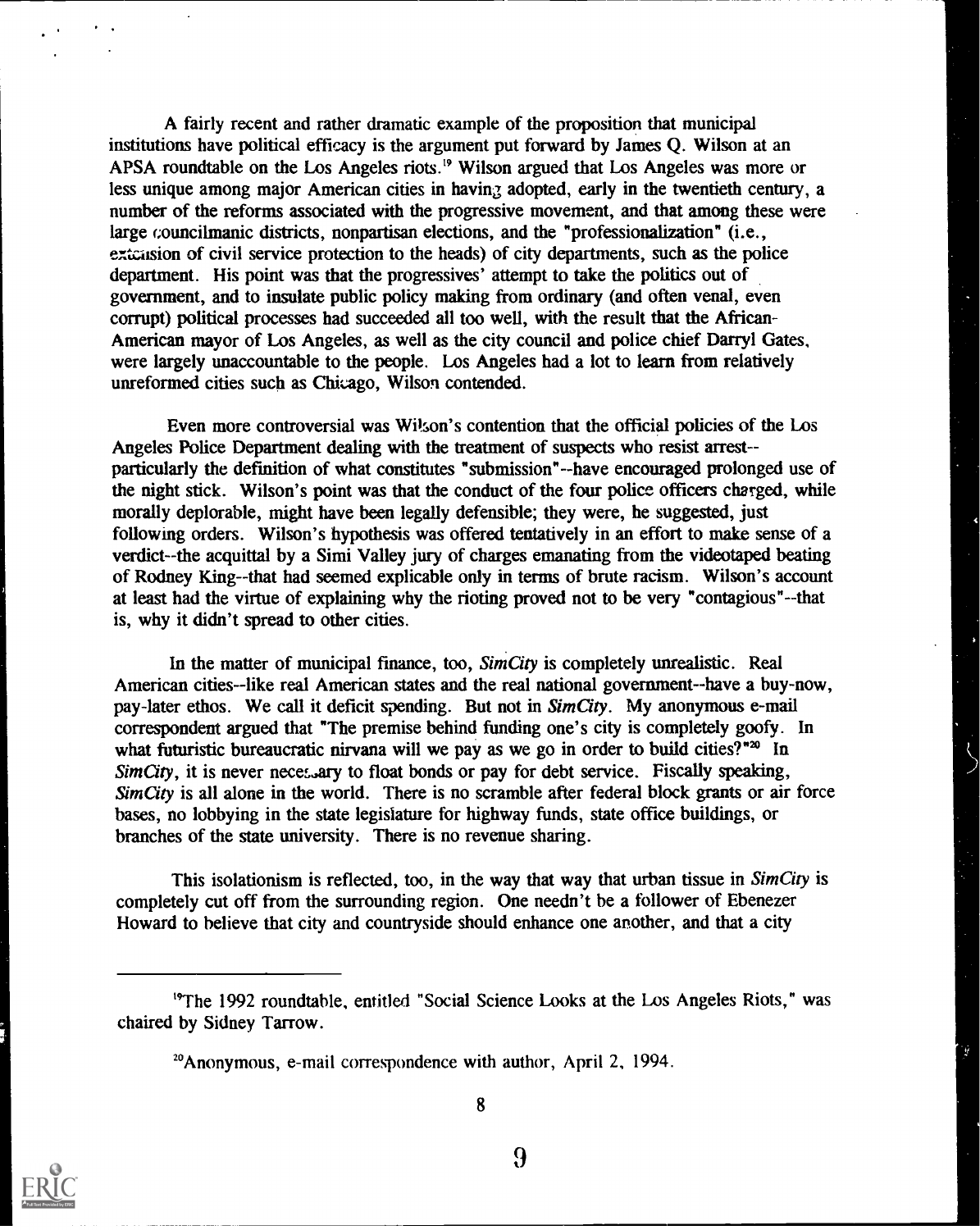without gardens or domestic animals, or other reminders of the rhythms of nature, could not offer a very high quality of life. One of my informants put it this way:

I feel quite strongly that any attempt to simulate the development of a city should also include a strong correlation to that city's bio-region. How much longer can we continue to think of our cities as islands, unattached to their natural environments? Sim City seems to think that the city is a wholly self contained entity unaffected  $[by]$ , and with affect upon its regional environment.<sup>21</sup>

It is also worth noting in this regard that the Sims, unlike real Americans, are not endowed with the capacity of moving to the suburbs and incorporating their own municipalities, thereby seceding from SimCity, and thus moving beyond the mayor's sphere of influence. In the real world, the result has been that nearly every American metropolitan area is, notoriously, a "crazy quilt" of overlapping jurisdictions, authorities, and tax havens. In  $SimCity$ , unlike the real world, the metropolitan region is a political unit.

Then there are the Sims. For better or worse, they are relentlessly rational creatures, at least in their calculation of their own economic interest, as well as in their aversion to high crime rates, pollution, and the like. As such, they provide an excellent antidote to a number of romantic notions about human conduct. And yet we know that in real life the ethos of public-regardingness<sup>22</sup> does a great deal to shape urban politics; happily, for the rest of us, there are large numbers of people who either put "Good Government" ahead of private gain, or equate it with their private interest. In the real world, people still respond to appeals to the public interest, which means that effective political leadership can shape and refine public opinion. People will even tolerate tax increases or other sacrifices when persuaded that the public interest requires it. The algorithms of SimCity, however, allow only for privateregardingness.<sup>23</sup>

And the Sims, in pursuit of their own interest or pleasure, can be completely mindless. For instance, as Robert Bernard has pointed out, "you can place unconnected (by roads) zones on one area of the city map, and a road system with no destinations or origins on another area of the map, and the Sims will use the roads anyway."<sup>24</sup> They can be

<sup>21</sup>Ibid.

<sup>22</sup>See Edward C. Banfield and James Q. Wilson, City Politics (New York: Vintage, 1963), pp. 38-43.

<sup>23</sup>This also applies to the mayor. In SimCity 2000, the appeal to cynicism is quite explicit: "So you're a great mayor. So you build a great city with the power of your mind and the sweat of your mouse-finger. So your citiSims love you. So what? Where are the perks?" [Michael Bremer, SimCity 2000, User Manual (Orinda, CA: Maxis, 1993), p. 112.]

"Rohert N. Bernard, e-mail correspondence with author, April 10, 1994.

ċ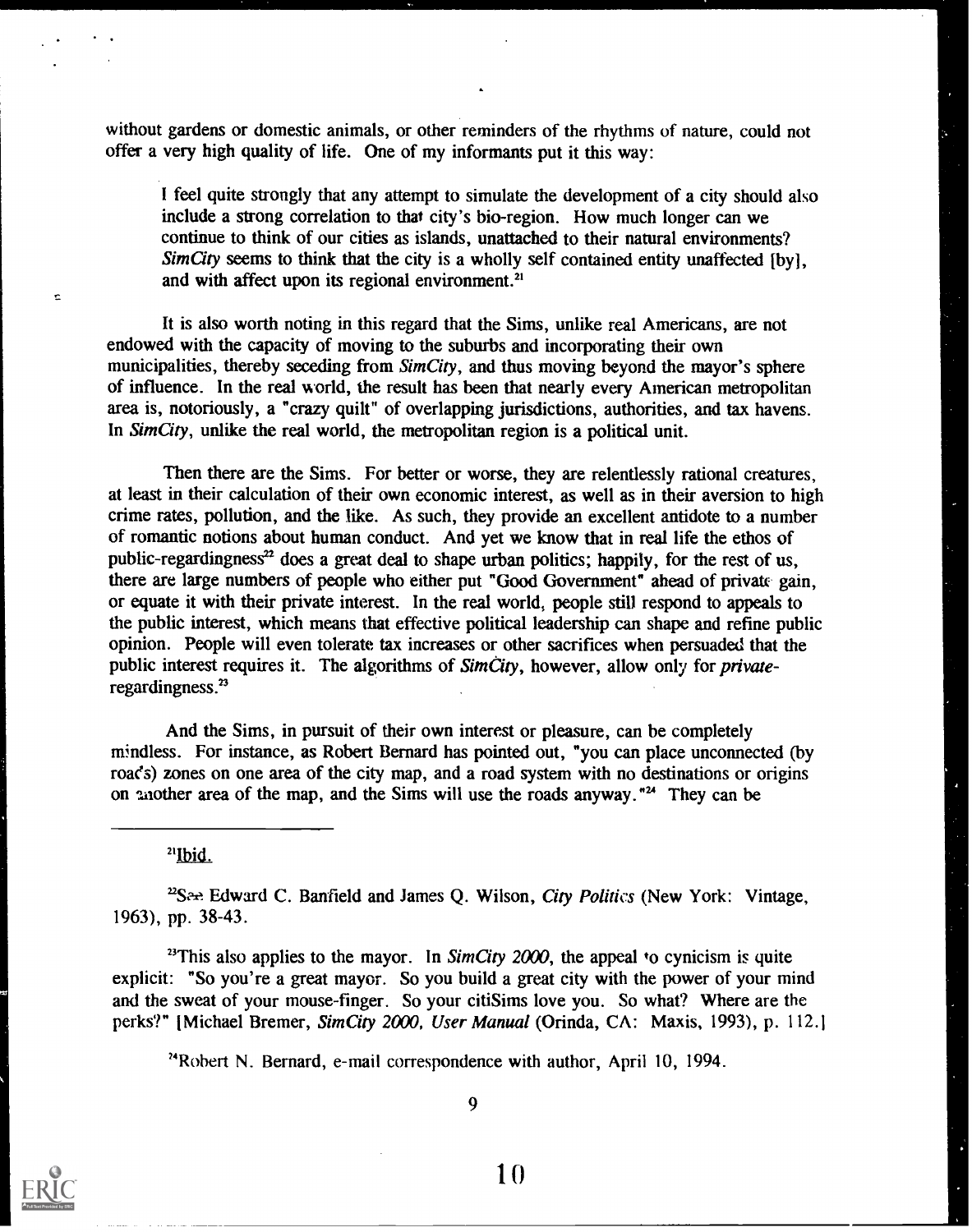stubborn in other ways. Once committed to the proposition that SimCity needs a sports stadium, for example, they will never be dissuaded. Note well that to say that the Sims can be mindless and willful is not, of course, to say that SimCity is in this respect unrealistic.

This raises a related issue: the role of the mayor in municipal government. While the Sims can be tyrants, the mayor of SimCity possesses powers that a real-life mayor--say, the original Mayor Daley of Chicago--could only envy; unlike other local communities, SimCity is not "an ecology of games."<sup>25</sup> With the snap of one's fingers--or the click of one's mouse-the "mayor" of SimCity can seize private property--there are no real property rights in  $SimCity$ -level acres of land, raise taxes arbitrarily, or build bridges to nowhere. One may be punished by the voters later, but today one is omnipotent--at least within the limits of the budget.<sup>26</sup> There is never any need to wrangle with city council about downtown development plans; there is no city council (this has been rectified by SimCity 2000). There are no political parties. No municipal employees unions. The local newspaper never prints stories about the mayor's nocturnal indiscretions. No issue is dealt with more simplistically than crime. As one correspondent has noted, in both the original SimCity and SimCity 2000, "crime is instantly and easily handled by the construction of a police department. It's clearly not that simple." $\ddot{z}$  Would that it were.

Then again, an extraordinarily realistic feature of SimCity is the way that it

 $25$ Norton E. Long, "The Local Community as an Ecology of Games," American Journal of Sociology, LXIV, No.  $3/$ November, 1958), 251-261.

<sup>26</sup>One is reminded of Mumford's celebration of the vision of Ebenezer Howard, whose genius, according to Mumford, lay in the way that he refused to shrink from the concentration of power:

Above all, by his insight into the corporate and unified structure of a city, Howard called attention to the fact that the growth of a city must be in the hands of a representative public authority; and that the best results could be achieved only if this authority had power to assemble and hold the land, plan the city, time the order  $\alpha$  f building, and provide the necessary services. no longer were the most essential agents of city development to be left to the individual investor, whether' speculator or owner, dealing with individual building lots, individual houses, individual business sites; for no individual exercise of either foresight or public spirit could produce the equivalent of a coordinated and meaningful whole. nor was the city's responsibility to provide for the well-being of all its inhabitants to be recognized only after the maximum amount of disorder had been created by unregulated private effort (p. 521).

Letchworth as SimCity!

"David Felcan, e-mail correspondence with author, April 3, 1994.

10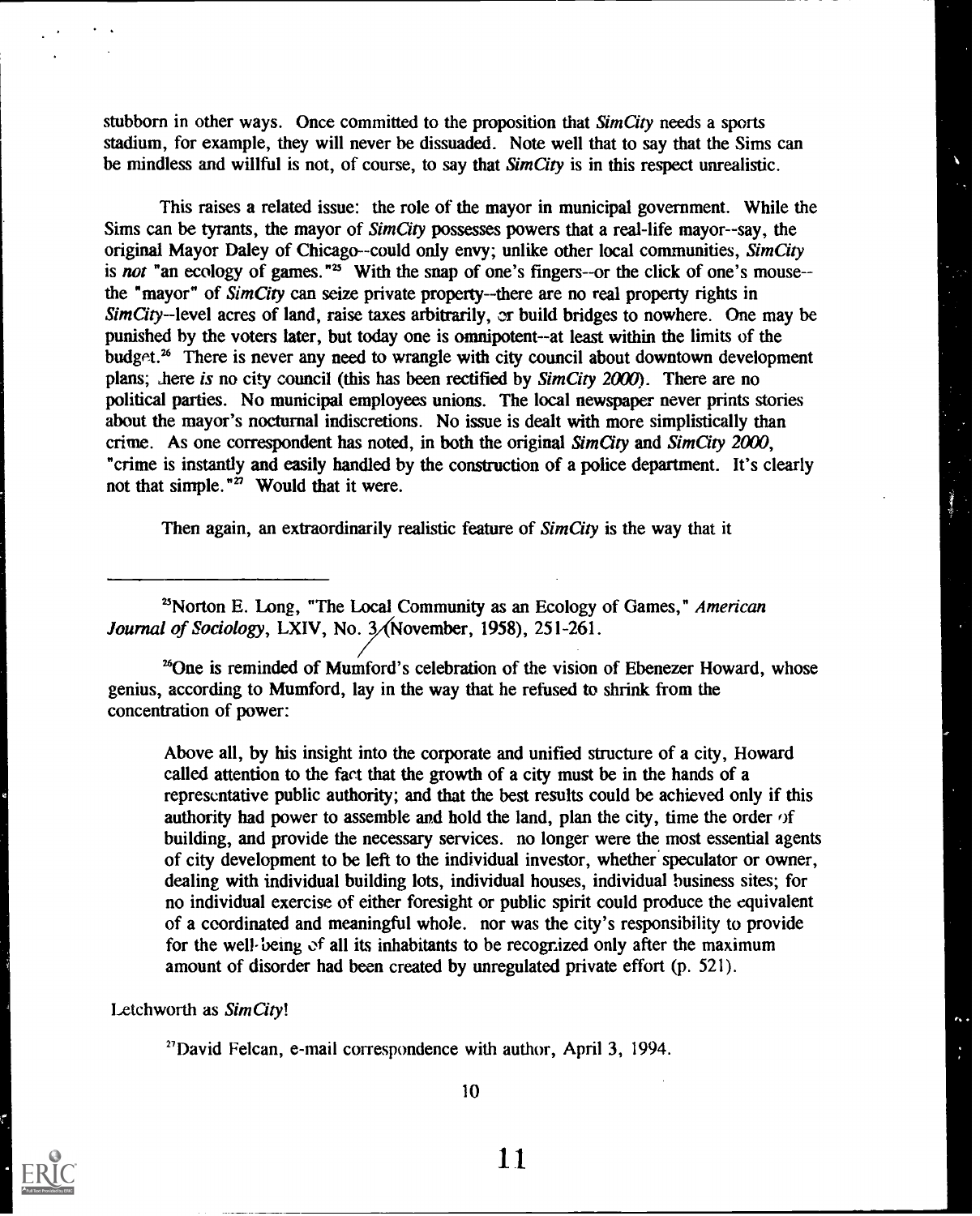approximates political success in the real world. Novice SimCity players often perform as if the simulation were a race against the clock. It's not. Nor is it a game that can be "won" in the way that one wins chess, or *Monopoly*. Positive reinforcement comes in the form of winning the keys to the city (or, in  $SimCity$  2000, a statue or a ticker-tape parade), which, as in real life, is achieved mainly by maintaining modest levels of security and prosperity, and by competent damage control.<sup>28</sup> The mayor of SimCity, like Dahl's famous Mayor Lee,<sup>29</sup> must be content with victories that are far from total. And even unqualified success raises the question of what one does for an encore. Does one create a new SimCity and start all over again? Does one graduate to  $SimEarth^{30}$ --that is, run for higher office? Or does one continue playing the same game one until one manages finally to fail, a la Teddy Kollek? Politics is an unusual career.

\* \* \*

Other problems inherent in *SimCity* are ultimately insoluble. Of these, I wish to focus on three: Sim City's exaggeration of the role of planning in urban development; its neglect of one of the most salient features of American urban life--race; and its underestimation of the social--as opposed to the *material*--dimensions of city life.

Planning and Private Development. Sim City is a city planning game; in a more realistic account of city planning in the United States, developers and real-estate speculators would loom large. As Schone has put it, "Wright's toy [i.e., SimCity] overstates the importance of urban planners and underplays the role of developers, pressure groups, preservationists, etc. $^{\frac{1}{1}31}$  The consequence is that SimCity teaches the virtues of state planning. It is undeniable that growth is more orderly when strict controls are placed on private enterprise.  $\Box$ n Europe, the New Towns movement<sup>32</sup> has guaranteed the success of certain

<sup>29</sup>Robert Dahl, Who Governs? (New Haven: Yale University Press, 1961).

'Another Maxis game.

 $31$ Schone, p. 50.

<sup>32</sup>Mumford considered the post-World War II New Towns movement to be the last best hope of mankind:

In two countries, Sweden and England, an even larger effort was made to conceive a new urban pattern that would break away from the automatic concentration and the equally automatic spread of the big city. In the case of England's New Towns, the



<sup>&</sup>quot;Schone is more blunt: "If you want your Sim citizens to throw you a parade, you'd best push land values up so high that poor folks leave town" (p. 50). Crassly put, but he has a point.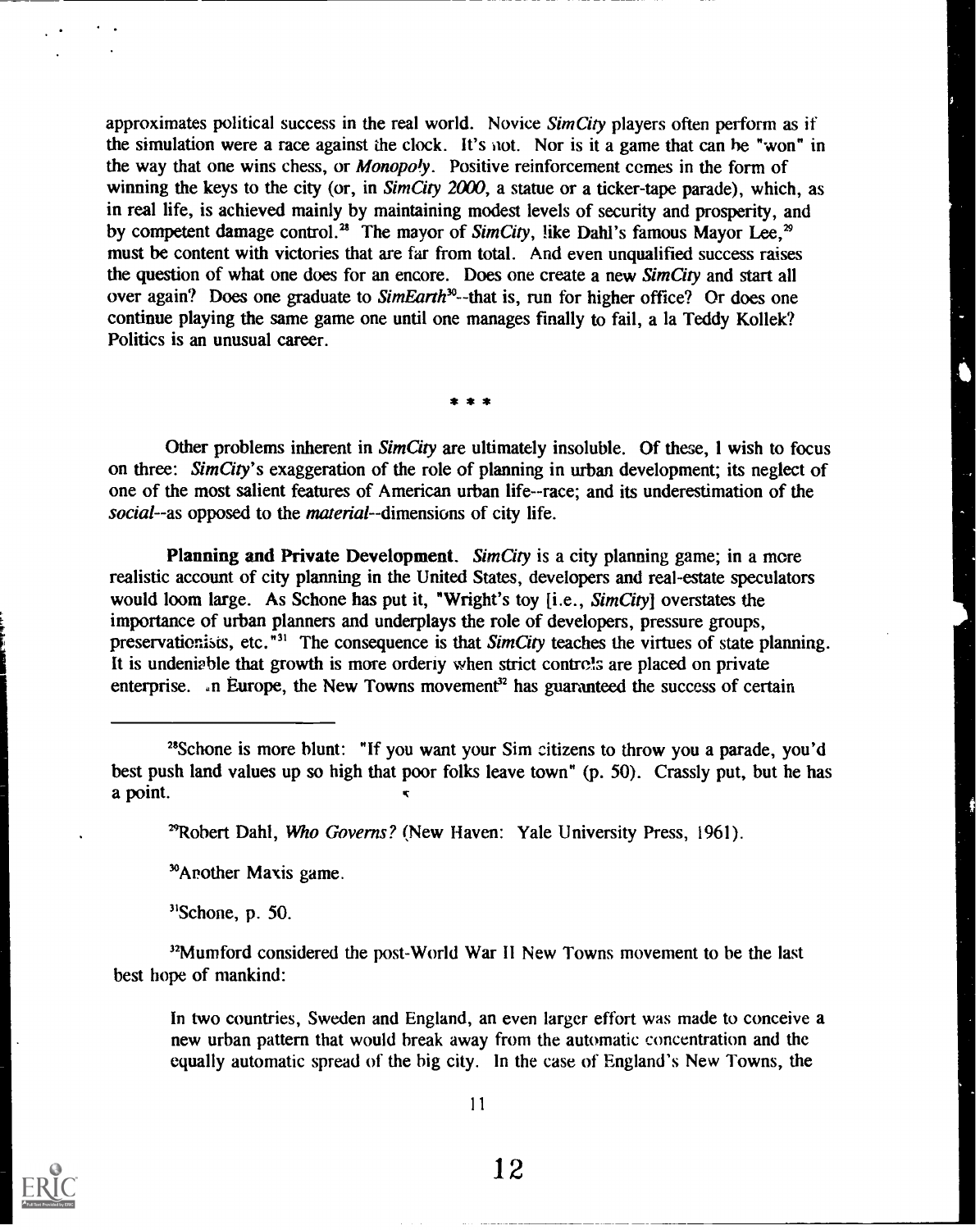communities, thus allowing them the luxury of early investment in expensive infrastructure. In France, for example, the national government is regulating the growth of Paris by building and developing a number of new towns, each strategically situated with rail links to Paris.<sup>33</sup> In 1980, the author visited one of them--Evry New Town, which lies about 25 miles south and east of Paris. At the time the train station seemed completely out of scale--a colossus in a Lilliputian world. A decade and a half of planned--i.e., state-subsidized--development has of course justified the original scale of the project; the new town has grown into its train station the way that a puppy grows into its paws.

Planning ahead is in many ways economical. If you know your city will succeed, why not bury the power lines as soon as the site has been cleared from forest or desert, or reclaimed from the sea? Why not just build a nuclear power plant instead of starting with coal? Of course, the builders of real American cities have not for the most part had the luxury of burying their power lines or laying stack for their light-rail systems at the time when it would have been most economical--at the beginning. Another case in point--one in which Will Wright might find inspiration--is the Pneumatic Refuse Conveying (P.R.C.) System that has been implemented in several of the new planned communities outside Stockholm.<sup>34</sup>

feasibility of directing and controlling urban growth in relatively self-contained and balanced communities, with a sound industrial base, was amply demonstrated. . . . The very existence of the New Towns of England and Sweden, though they have not yet altered the dominant metropolitan pattern, still bears witness to the possibility of a different mode of urban growth. That small sign may be the harbinger of a larger transformation (pp. 557, 528).

 $<sup>33</sup>$  For a good overview, see Peter Hall, The World Cities (New York: McGraw-Hill,</sup> second edition 1977), pp. 53-86.

<sup>3</sup>Consider the following account, reprinted from Kista, Husby, Akalla: A Digest for Planners, Politicians, and Critics (Stockholm: Stockholm Information Board, 1976):

The amount of refuse currently produced in Stockholm is estimated at about 360 kg. per household and year. It is increasing at an annual rate of about 2-3%. With manual refuse collection, the main expenses are the variable costs--for collecting, cleaning, and local transportation. The costs of manual refuse collection increase, therefore, with rising refuse volume and higher wages. With the P.R.C. system, it is the fixed costs which predominate. An economic comparison for Norra Järva shows that conventional refuse collection would be cheaper than P.R.C. for the first few years, about the same for the sixth or seventh, after which the balance would tilt in favour of the P.R.C. system. By the tenth year, the annual cost for the P.R.C. system is estimated at about Skr.320 per household against Skr.340 for conventional refuse handling. . .. Refuse will he conveyed through large-bore steel pipes by an air current traveling at about 20-25 metres per second. With present technical methods,

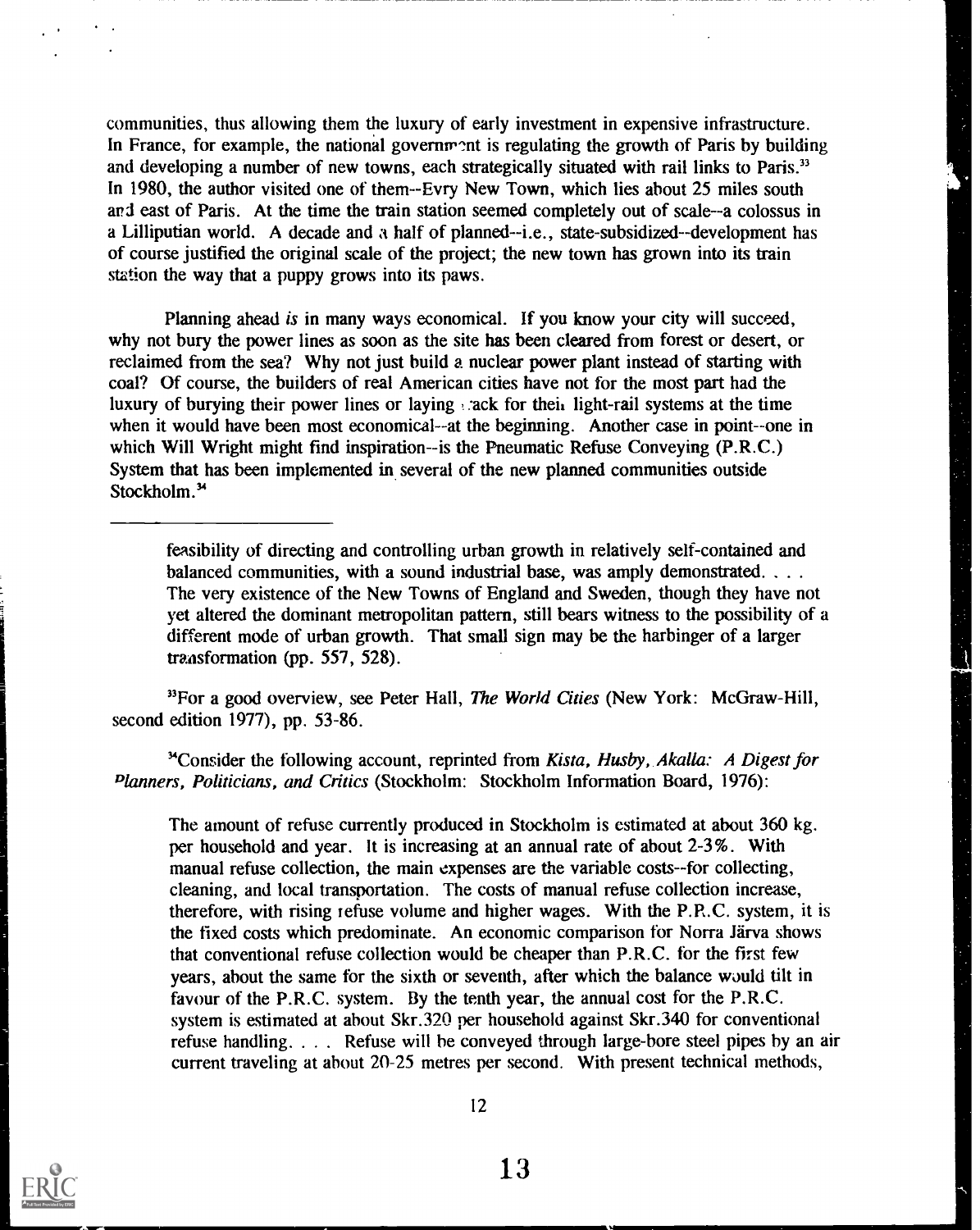So, looked at one way, the planning bias of *SimCity* renders it inapplicable to the history of urban development in the United States, where the cacophony of private schemes has largely drowned out public plans. But looked at another way, the planning bias of Sim City conveys an important lesson: the infrastructure problems our cities have had tc deal with result in part from the fact that in the United States the success of particular cities, with few exceptions, has never been guaranteed by the state (although, to be sure, public policy counts for a lot). At all stages of the life cycle, our cities not only have been shaped by private enterprise within, but have been engaged in heated competition without. Whether one views this as the rigors of capitalism or a mad carnival of roguery, the consequence can be seen everywhere; the American landscape is littered with failed New Jerusalems and Zion Cities, and every Kansas City has its Leavenworth, every Chicago a Superior, Wisconsin."

Racc and the American City. Mark Schone is surely right to note that the single most curious, and most unrealistic, feature of SimCity is the absence of race and ethnicity, which he attributes to Will Wright's wish to "avoid controversy."<sup>36</sup>--a profitable instinct for a capitalist. But the result is that the player for whom an urban utopia would require rich cultural diversity, the economic equality of the races, and no discernable pattern of residential segregation by race or ethnic group, would play SimCity in vain. Since the Sims come in only one racial flavor, there can be no map to show the distribution of different races through the city, and no way to correlate race with income; by definition, there can be no race riots among the canned disaster scenarios.<sup>37</sup>

The result is that Sim City is bound to be a less than satisfying representation of real American cities. It is hard to say, however, how seriously the absence of race actually

refuse can be transported  $1.5$  to  $2.5$  km. within the limits of the capacity of one reception station. . . . The suction is produced by high-pressure fans or turbocompressors, which are started automatically at predetermined times two or three times every 24 hours. The refuse is conveyed by air current to a refuse separator in the station. At the station, there is a compactor which forces the refuse into a container, which is then transported to the plant by a special vehicle (p. 23).

<sup>35</sup>The standard sources on urban development in the United States are Charles N. Glaab and A. Theodore Brown, A History of Urban America (New York: Macmillan, third edition, 1976) and John W. Reps, The Making of Urban America (Princeton: Princeton University Press, 1965). The role that lunacy played in this story is summarized rather nicely in the story of George Francis Train, My Life in Many States and in Foreign Lands (London: 1902).

 $<sup>36</sup>$ Schone, p. 50.</sup>

 $37$ Although it is worth noting that in *SimCity 2000* there are "riots" caused by "heat, crime and unemployment," or by long power blackouts (Brember, SimCity 2000, User Manual, p. 122).



 $\mathcal{L}^{\mathcal{A}}$ 

13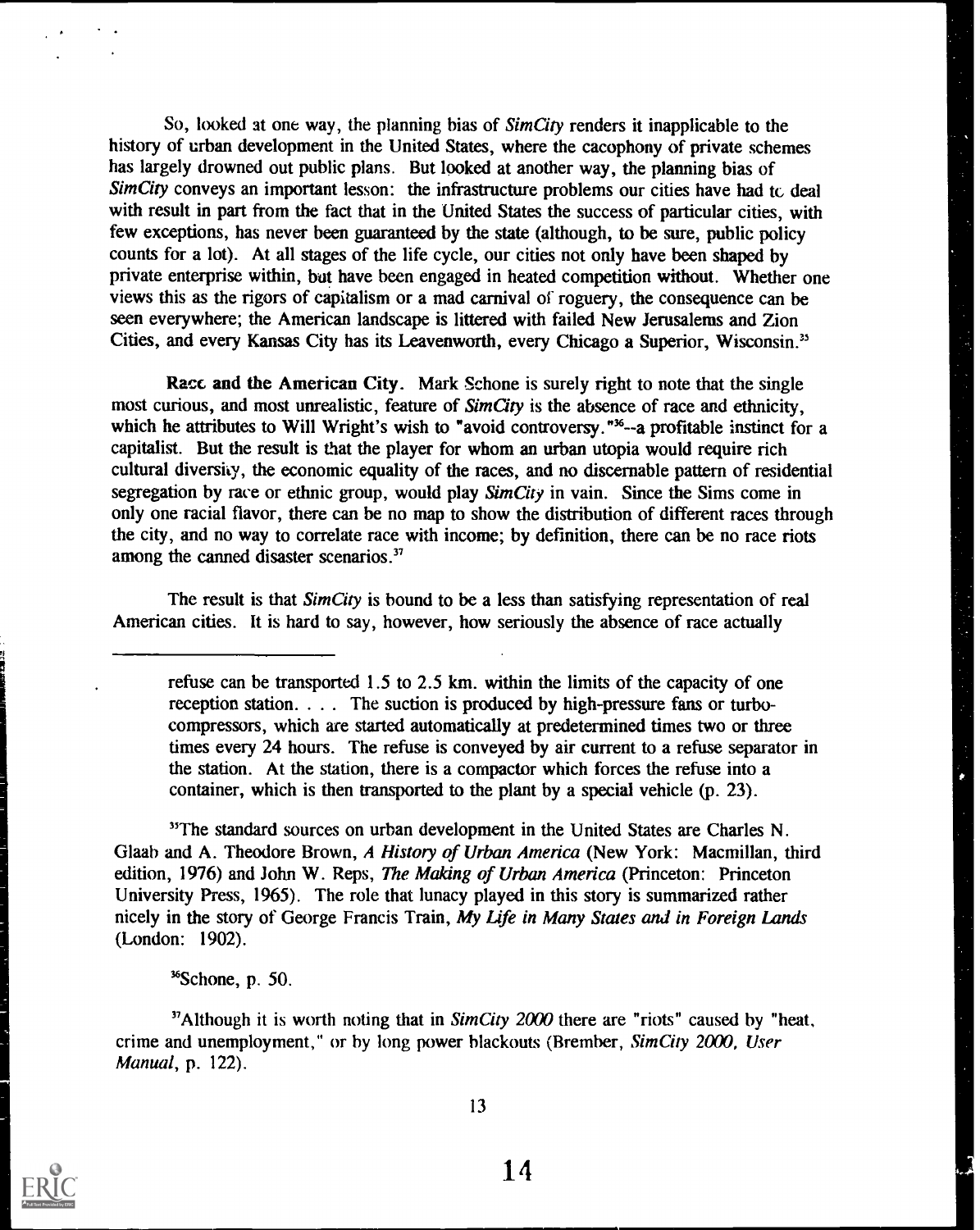impairs Sim City as a simulator of urban development. Schone asserts that the racial homogeneity of the Sims means that it is impossible to simulate "inner-city decay," which he characterizes as a function of "white flight" exacerbated by "city-hating suburbanites" and Reaganomics, in which "cities didn't matter."<sup>38</sup> Maybe. But the hypothesis built into  $SimCity$ -in which inner cities can, but will not inevitably, decay--is that when government spends more than it takes in, taxes have to rise, which means that investment declines and the tax base erodes, resulting in increasing joblessness and added pressure on government. People without choices--meaning people without skills--end up concentrated in those few places where they can afford to dwell. It's a vicious circle, fully accounted for in SimCity without any reference to race or racism.

Mr. Wright's motives can be known only to himself. But it could be that he was persuaded by Edward C. Banfield's account of inner-city decay in his infamous book, The Unheavenly City.<sup>39</sup> There Banfield describes conventional wisdom on the subject:

The most conspicuous fact of life in the city is racial division. A hundred times a day there are confrontations between black and white and almost every day an explosion turns part of some city into a battleground. The residential suburbs are mostly whiteoften "lily-white"; the central cities, especially the older, more deteriorated parts, and above all their slums, are predominantly or entirely black. Many observers see little reason to hope for improvement. The city, they say, has always exploited, humiliated, and degraded its immigrant groups. But whereas all the others eventually have been able to escape their oppressors by joining them, the Negro, marked as he is by skin color, can never do so. For him, in this view, the city is degradation without hope.<sup>40</sup>

The view Banfield puts forth is "altogether different from this one."<sup>41</sup> Banfield elaborates:

Today the Negro's main disadvantage is the same as the Puerto Rican's and Mexican's: namely, that he is the most recent unskilled, and hence relatively lowincome, migrant to reach the city from a backward rural area. The city is not the end of his journey but the start of it. He came to it not because he was lured by a cruel and greedy master but because he was attracted by job, housing, school, and other

 $38$ Schone, p. 50.

 $^{39}$ (Boston: Little, Brown & Company, 1963). Curiously, The Unheavenly City is cited in the user's manual for  $SimCity$  2000, although it was not in the orginal  $SimCity$ bibliography. All references in this manuscript are to the revised version published a few years later: The Unheavenly City Revisited (Boston: Little, Brown & Company, 1974).

<sup>40</sup>Ibid., p. 77.

<sup>41</sup>Jbid.

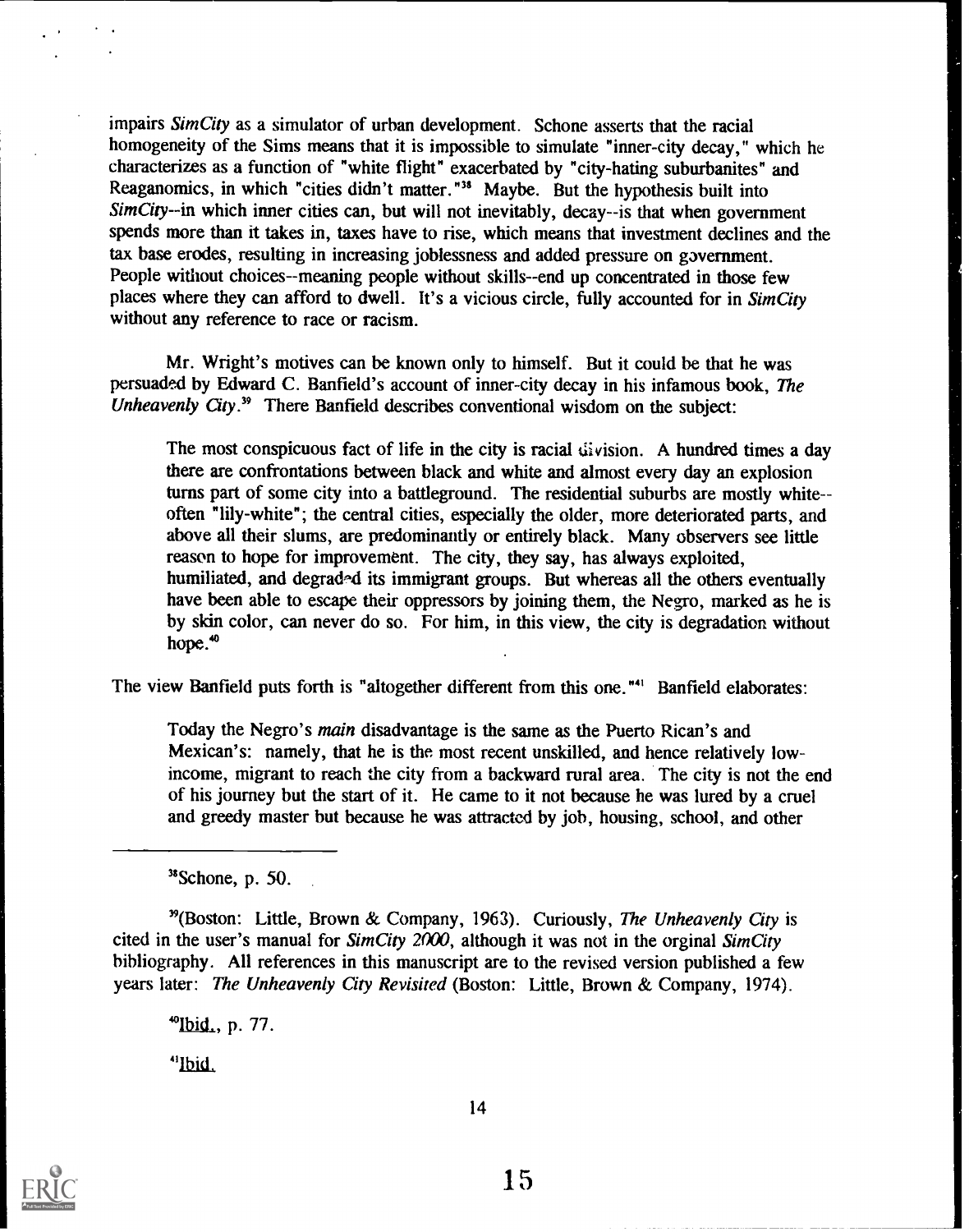opportunities that, had as they were, were nevertheless better by far than any he had known before. Like earlier immigrants, the Negro has reason to expect that his children will have increases of opportunity even greater than his.<sup>42</sup>

دير

 $SimCity$ , in short, is politically incorrect. Schone himself observes that at some point in the 1970s causal modeling was abandoned by the n'amting profession: "they didn't like what the sophisticated models told them."<sup>43</sup>

The Social and Material Dimensions of City Life. My hunch is that many professional city planners, and probably many scholars as well, came to urban studies out of an interest in architecture and with more or less well developen aesthetic sensibilities. Certainly, my own utopian yearnings manifest themselves in visions of buildings--buildings and people." A city exists in space, it is three-dimensional, and it is a social work of art. To be sure, Plato is persuasive when 'e demonstrates that building a city--if only mentally, or linguistically--requires asking about the meaning of justice and  $i$  ae good, and it probably means posing many other questions that probably never would occur to an engineer, or to those city planners, in the tradition of Hippodamos, who are obsessed with physical form. But for most of us, any ideal city we might conjure up in our fevered imagination--Eutopia, Amaurote, Erewhon, or Broadacre City--is conceived as a built environment, much more so than as a set of laws or socio-economic structures.

The power of these architectonic visions is such that we are easily led to believe that judgments about cities, and about whether they are good or bad places to live, are essentially aesthetic. I, for one, would not dispute the assertion that Imperial Rome and Renaissance Florence were beautiful cities. That the former should have produced Caligula, and the latter Savonarola, reminds us that grandeur can mask depravity. To anyone who would suggest that in the post-modern age we have outgrown simple-minded architectural determinism--the "edifice complex" of the City Beautiful movement, for example--I would cite the hoopla of recent years equating the Inner Harbor with the success of Baltimore, or suggesting that a new ballpark will be the catalyst for the rebirth of postindustrial Cleveland. There are not a few among us who still believe that a city is its skyline."

Cities are more than just bricks and mortar, and they are more than just bricks and

 $^{42}$ Ibid., p. 78.

"Ibid.

"See, for example, Robert Fishman, Urban Utopias in the Twentieth Century (New "ork: Basic Books, 1977).

"Then again, skylines are not uninteresting. See, for example, chapter 5 of Spiro Kostof, The City Shaped: Urban Patterns and Meanings Through History (Boston: Little, Brown and Company, 1991).

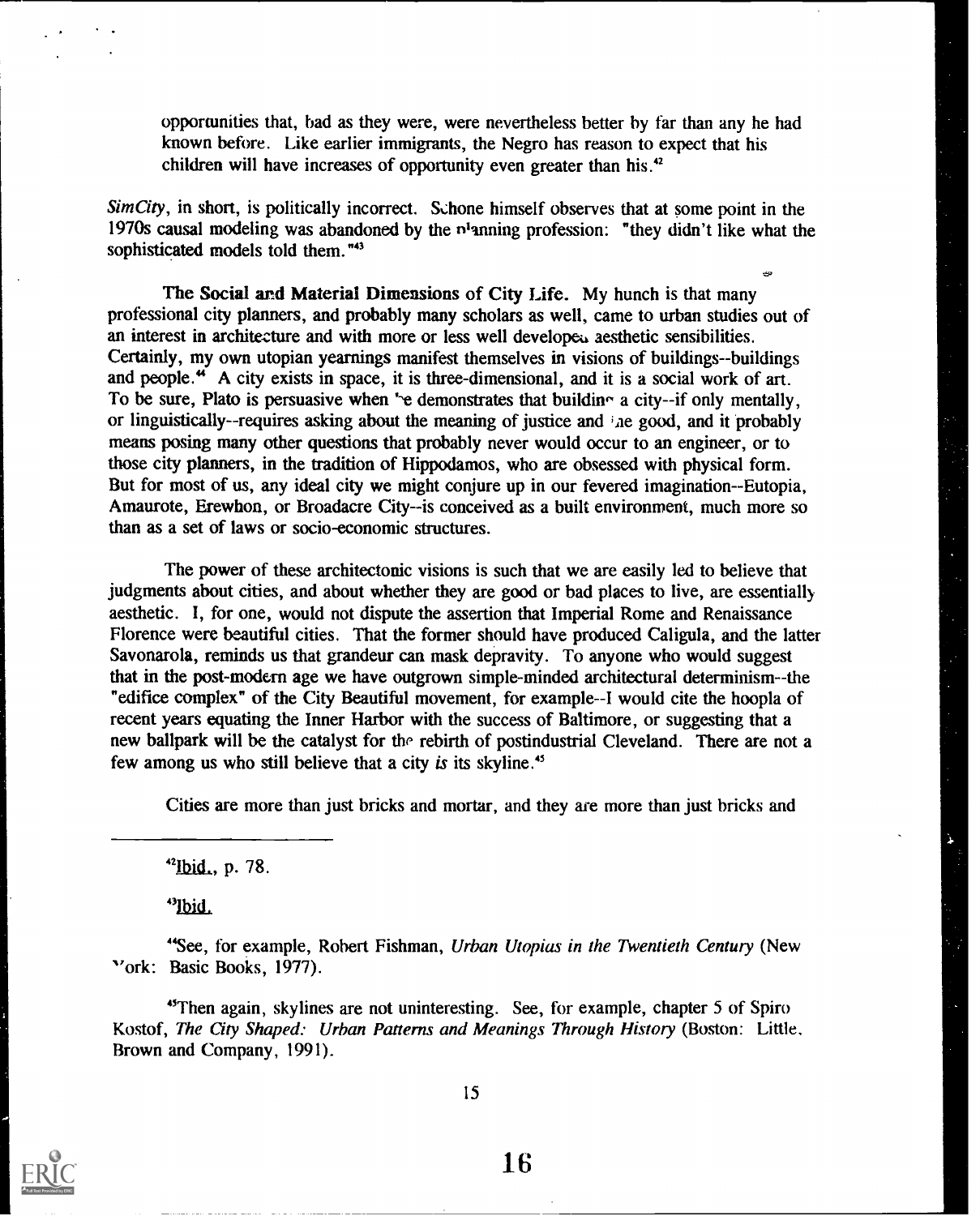mortar over time. Thus Lewis Mumford, who argued contrary to conventional wisdom that the medieval city was not unplanned, contended that it

was above all things, in its busy turbulent life, a stage for the ceremonies of the Church. . . . No sedentary student, viewing this architecture in pictures, no superficial observer, taking up a position and attempting to plot out axes and formal relationships, is in a state to penetrate this urban setting even in its purely esthetic aspect. For the key to the visible city lies in the moving pageant or the procession: above all, in the great religious procession that winds about the streets and places before it finally debouches into the church or the cathedral for the great ceremony itself. Here is no static architecture.'

The same point has been made by John Brinckerhoff Jackson about the modern American city. In a review of Jackson's most recent book, for example, Witold Rybczynski shows that food courts and trailer parks and gas stations tell us much about ourselves. Rybczynski reminds us that our sense of place, our

actual sense of physical belonging, is not mainly conditioned by architecture and urban design but by shared daily, weekly, or seasonal events, that is, by a sense of time. . . . Spaces are identified not so much by their physical features as by the events that take--and took--place in them. One might say, following Jackson, that the homecoming game matters more than the stadium, the parade more than the street, the fair more than the fairground."

Of course, it is not always so easy to infer the meaning of these events from architectural evidence, and that is particularly so in the case of ancient or remote civilizations, nor will it be easy for our descendants to "read" our civilization from our archaeological heritage- styrofoam and all. The point has been made famously, and hilariously, by David Macaulay in his Motel of the Mysteries.<sup>48</sup>

The point is that SimCity, whatever its virtues, reinforces the idea that a city essentially is a physical thing, a *built* environment where people pursue their private interests, rather than a community formed around a shared conception of the common good. Thus ho version of SimCity, no matter how refined, will ever be able to depict Sparta, or why it had

 $48$ David Macaulay, *Motel of the Mysteries* (Boston: Houghton Mifflin, 1979).



<sup>46</sup>Lewis Mumford, The City in History (New York: Harcourt, Brace & World, 1961), p. 277.

<sup>&</sup>quot;Witold Rybczynski, "Mysteries of the Mall," review of John Brinckerhoff Jackson,  $A$ Sense of Place, A Sense of Time (New Haven: Yale University Press, 1994), in The New York Review of Books, LXI, No. 13 (July 14, 1994), 32-33.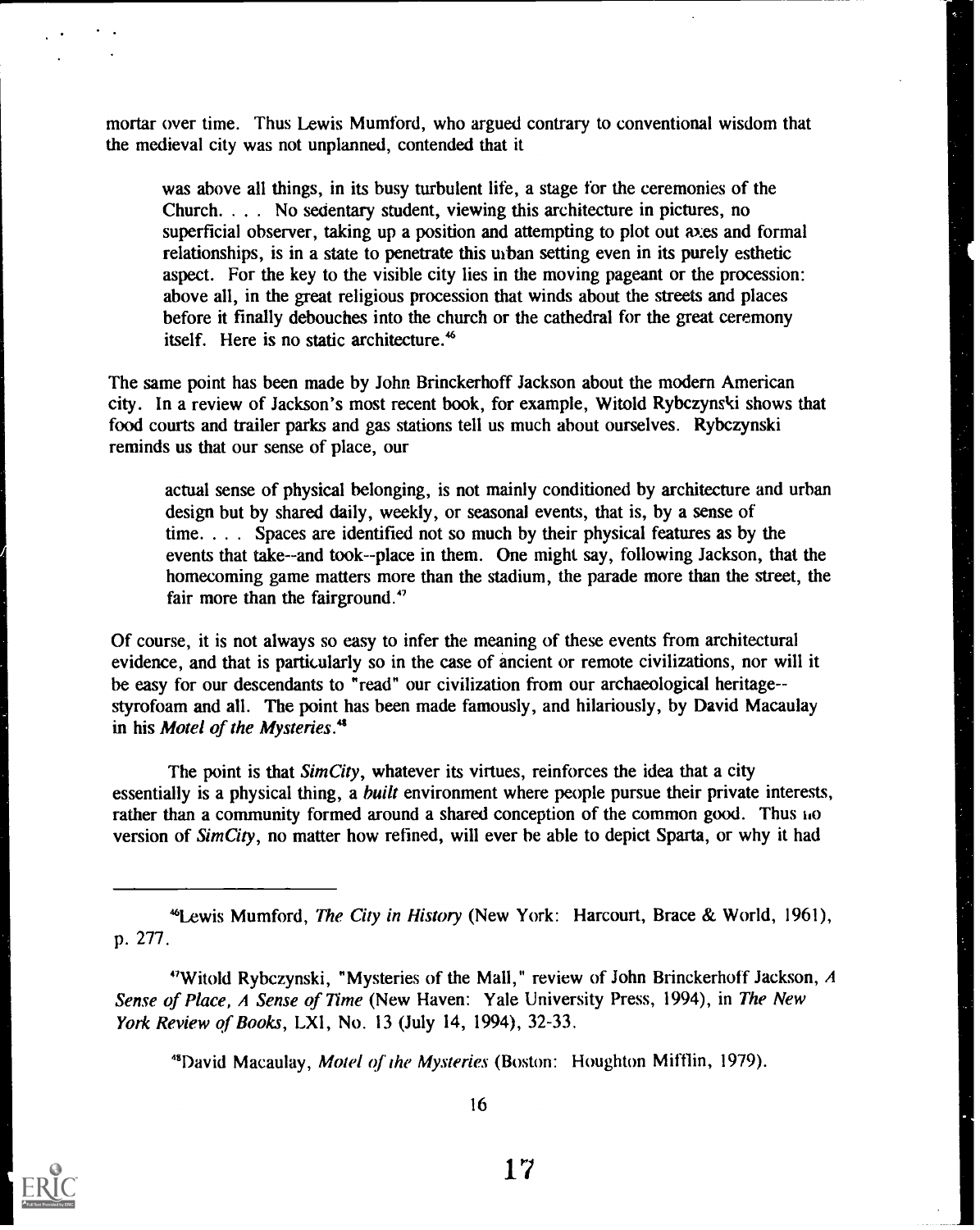no need of wal:.--let alone the medieval city, the virtues of which were largely ethereal, and the physical properties of which were often vestigial."

\* \* \*

Of the problems associated with SimCity that I have judged to be "soluble," most have in fact been addressed by  $SimCity$  2000. At the risk of sounding like a shill for Maxis, let me summarize some of the more impressive features of the upgrade that have not already been mentioned in this paper. Zoning is far more subtle, allowing for some mixture of uses. You can build bus depots and expressways. You can found a college, a zoo, or a marina. Municipal finance is much more sophisticated, involving the floating of bond issues and requiring the payment of interest. You can legalize gambling, if you like, provided you can get it through city council. You can build a military base, tunnels, elementary schools--even one of Paolo Soleri's "arcologies." You can pass ordinances that address the quality of life in various ways. Sim City  $2000$  has its own climate, and weather reports can be monitored in the newspaper, to which you will want to subscribe: "The different papers (once your city is big enough to have more than one) will have different angles on stories, so you may want to read through more than one."<sup>50</sup> In sum, to quote a reviewer who admits to being "addicted" to the original game:

Sim City 2000 has enough new features to justify readdiction. Now, time itself becomes a factor: As new technologies, such as desalinization and fusion power, are invented, the tools to use them pop up in your toolbox. The terrain (completely editable) has hills and valleys, and you can zoom into and completely rotate the  $3-\delta$ model of your city. You have to dig in the dirt to lay pipes and construct subways. Your constituent Sims demand education and health care, and their IQs drop if you don't build the enough libraries and museums. If they don't like where you laid the

Not merely were the old Roman buildings spiritually detestable, with their pagan images and symbols: many of them became functionally worthless, like the theater, the arena, and bath, because they contradicted the whole Christian way of life. Only the old basilicas and temples, built to hold many people, were easily converted into shelters for Christian congregations. . . . But the baths were no longer used as baths, nor the arenas as arenas. Their emptiness foretold their eventual dilapidation (p. 244).

<sup>50</sup>Bremer, SimCity 2000, User Manual, p. 116.



17

<sup>&</sup>quot;It has been observed that with the demise of the ancient world went a loss of citizenship, for which people were compensated by, in effect, growing souls. In The City in History, Mumford makes a similar point when he argues that the Christian monastery was "a new kind of polis"(p. 246), and that the monastery revived the ancient polis, but an "etherialized" polis in which physical form was of little consequence: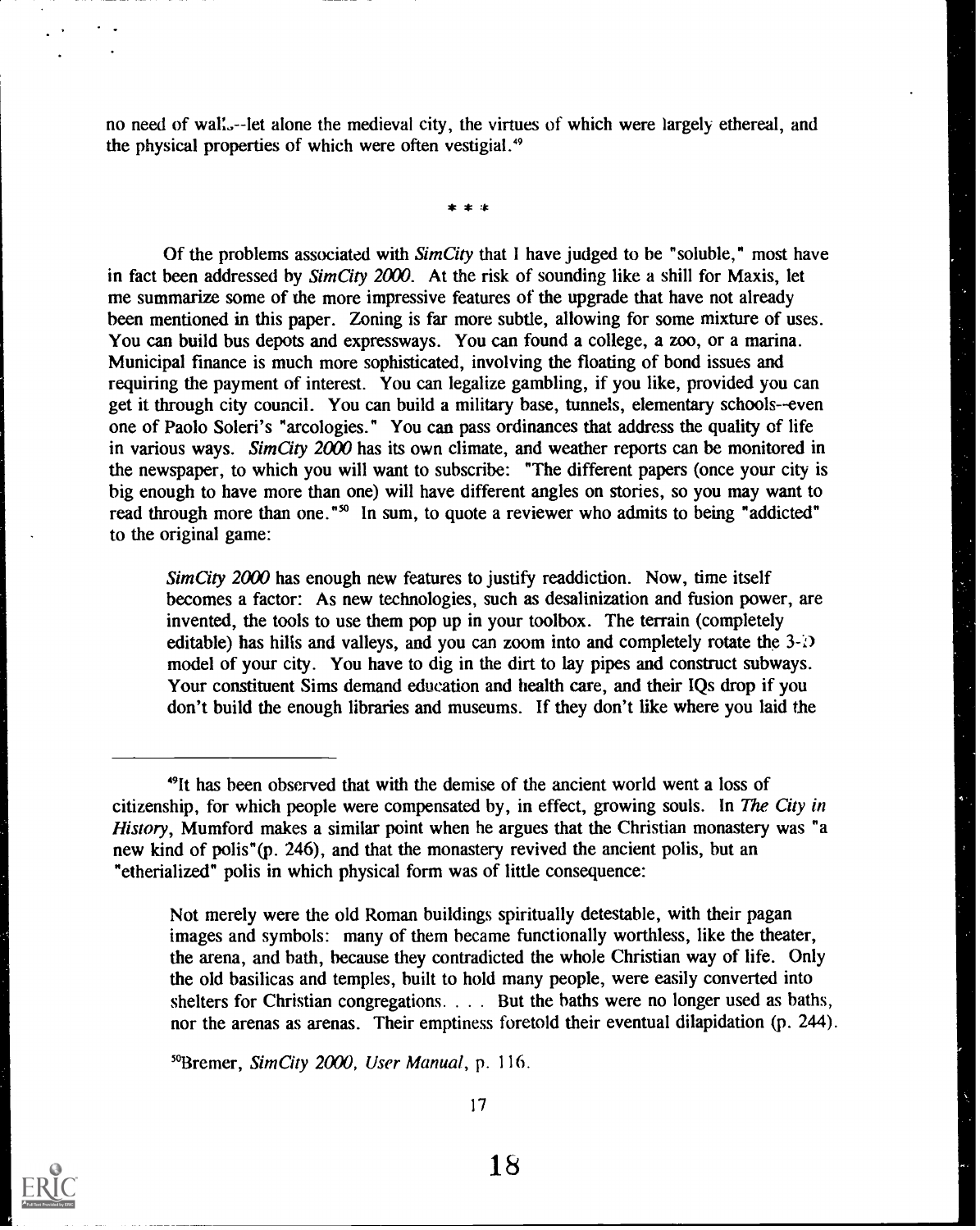train tracks, the Sims will drive cars; if they don't like your judgment (or lack of it), they'll vote you out of office or move to a neighboring city.''

\* \* \*

Although the mayor is less omnipotent than in the original version, the office remains unrealistically powerful. Aside from that, it seems to me that  $SimCity$  2000 has addressed many of the more or less technical problems that led one of my e-mail correspondents to refer to SimCity as "weak and bugg..."<sup>52</sup> Of the three more fundamental problems that I see in  $SimCity$ , one--the absence of race--turns out to be a problem only for those who reject Banfield's account of the "urban crisis." The other two problems must be considered endemic to a game that ultimately is all about land use and physical planning. All of this is another way of saying that one can learn a great deal about the development of cities from Sim City. Its potential as a resource in *teaching* is a separate issue, to which I will now turn.<sup>53</sup>

It might make sense first to summarize some of the very disparate information I was able to gather about the use of computer simulations in teaching about city planning. I was told about City Space, a virtual city model built by kids, apparently installed as an interactive exhibit at the Exploratorium in San Francisco. A former student of Roger Miller's at the University of Minnesota reported that students were asked to critique SimCity in a course called "Geographical Perspectives on Urban Planning I." Jerry Schneider described a computer program of his own device, called "Director," that has students play the role of transportation department director of a small city. Schneider reports that the game, which sounds very sophisticated, works well until students discover that the trick is to raise taxes sky high and spend it as fast as they can. "Once this fact becomes known," he relates, "the challenge disappears."' Most fascinating of all is the California Urban Future Model, which has been developed by the Institute of Urban and Regional Development at the University of California, Berkeley. The remarkable thing about this model is that it not only uses real data, drawn from the San Francisco metropolitan region, but real *players*--i.e., local government officials."

<sup>51</sup>Lisa Seaman, "Cancel My Appointments--'til the Year 2000," Wired, II, No. 2 (February, 1994), p. 107.

<sup>52</sup>Robert N. Bernard, e-mail correspondence with author, April 10, 1994.

"Thanks are due Sam Spero of Cuyahoga Community College, who talked with me about the problems associated with bringing advanced technology into the classroom.

"Jerry Schneider, e-mail correspondence with author, April 1, 1994.

"Described to me by e-mail correspondent Ming Zhao, April 2, 1994.

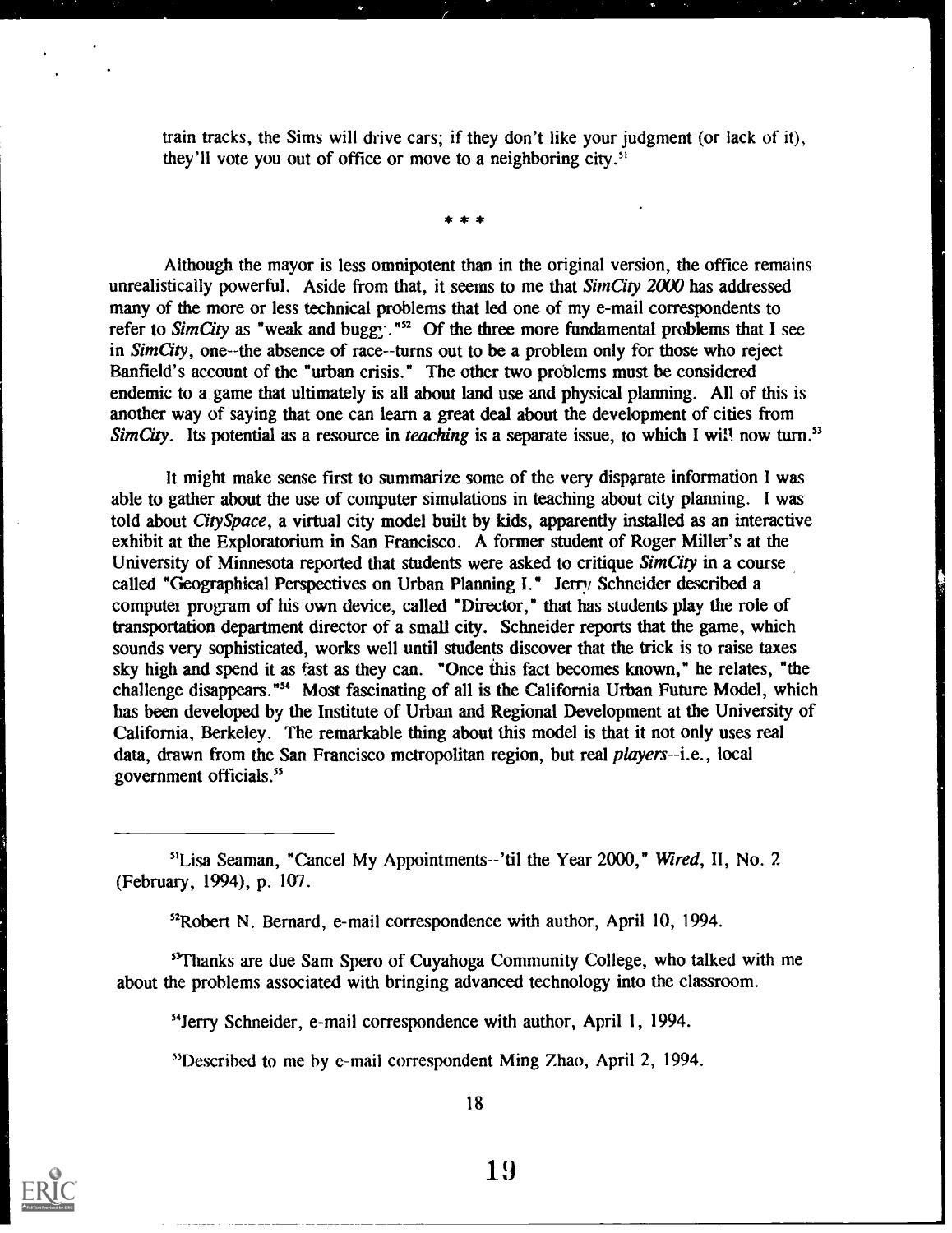As for Sim City, few of  $\mu\nu$  informants seemed to think it has much pedagogical potential. "We used SimCity in our class," Robert N. Bernard reported, "to show the graphical capabilitie is of commercially available games, but also used it to show its inherent weaknesses. I am surprised that any program would use it as a teaching tool."<sup>56</sup> This is consistent with Schone's observation in The Village Voice that SimCity "is widely used in urban planning courses, but as a graphic tool, or to get technophobes comfortable with computers, not as a viable model. It's not in danger of polluting impressionable minds, because it's rarely introduced without caveats.'

I'm all for entering caveats. But it seems to me that SimCity ought in fact to be an immensely valuable supplement to a course on urban politics or the history of urban planning. I can imagine, for instance, passing out diskettes on which a parti-ular city has been saved-say, the Bern scenario on traffic congestion--and asking my students to experiment with it as homework. Perhaps I would ask them to write a short parer on the experience, which could in turn be discussed in class. I do not, however, intend tc throw away my syllabus and start over.

The caveat I would most want to enter has less to do with SimCity than with the way that sophisticated technology has, over and over again, been oversold. Perhaps I feel this way because of fairly vivid memories--even thirty years after the fact--of an art history course in which the slides invariably were upside down, of a mathematics course in which the instructor wrote formulas on the blackboard and then stood in front of them, of not properly learning a foreign language despite countless hours in a high-tech language lab. But imaginative use of new technology surely can allow us to engage students in new ways, adding variety and new enthusiasm to our courses, which must be intellectually and pedagogically sound to begin with.

 $57$ Schone, p. 50.



<sup>&#</sup>x27;Robert N. Bernard, e-mail correspondence with author, April 10, 1994.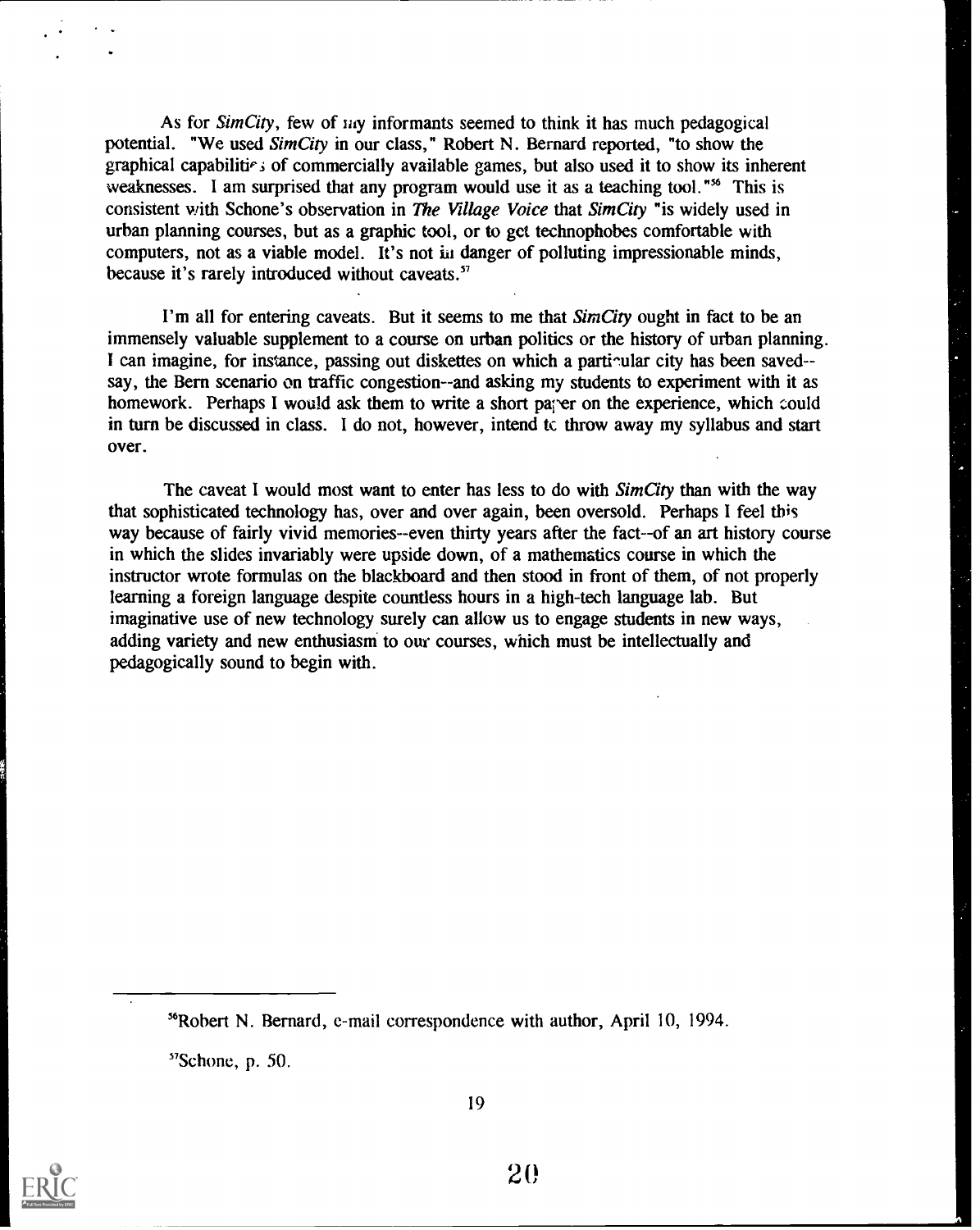#### BIBLIOGRAPHY

Anderson, Martin. The Federal Bulldozer. Cambridge, Mass.: M.I.T. Press, 1961.

Banfield, Edward C. The Unheavenly City Revisited. Boston: Little, Brown and Company, 1974.

Banfield, Edward C. and James Q. Wilson, City Politics. New York: Vintage, 1963.

Boyer, M. Christine. Dreaming the Rational City: The Myth of American City Planning. Cambridge, Mass.: M.I.T. Press, 1983.

Bremer, Michael. SimCity for Windows, User Manual. Orinda, CA: Maxis, no date.

Premer, Michael. SimCity 2000, User Manual. Orinda, CA: Maxis, 1993.

- Caro, Robert. The Power Broker: Robert Moses and the Fall of New York. New York: Vintage, 1975.
- Dahl, Robert A. Who Governs? New Haven: Yale University Press, 1961.

Fishman, Robert. Urban Utopias in the Twentieth Century. New York: Basic Books, 1977.

- Charles N. Glaab and A. Theodore Brown, A History of Urban America. New York: Macmillan, third edition, 1983.
- Hall, Peter. The World Cities. Englewood Cliffs, N.J.: Prentice-Hall, 1979.
- Jackson, John Brinckerhoff. A Sense of Place, A Sense of Time. New Haven: Yale University Press, 1994.

Jacobs, Jane. The Death and Life of Great American Cities. New York: Vintage, 1961.

- Kista, Husby, Akalla: A Digest for Planners, Politicians and Critics. Stockholm: Stockholm Information Board, 1976.
- Kostof, Spiro. The City Shaped: Urban Patterns and Meanings Through History. Boston: Little, Brown and Company, 1991.
- Long, Norton E. "The Local Community as an Ecology of Games," American Journal of Sociology, LXIV (November, 1958), 251-261.



20